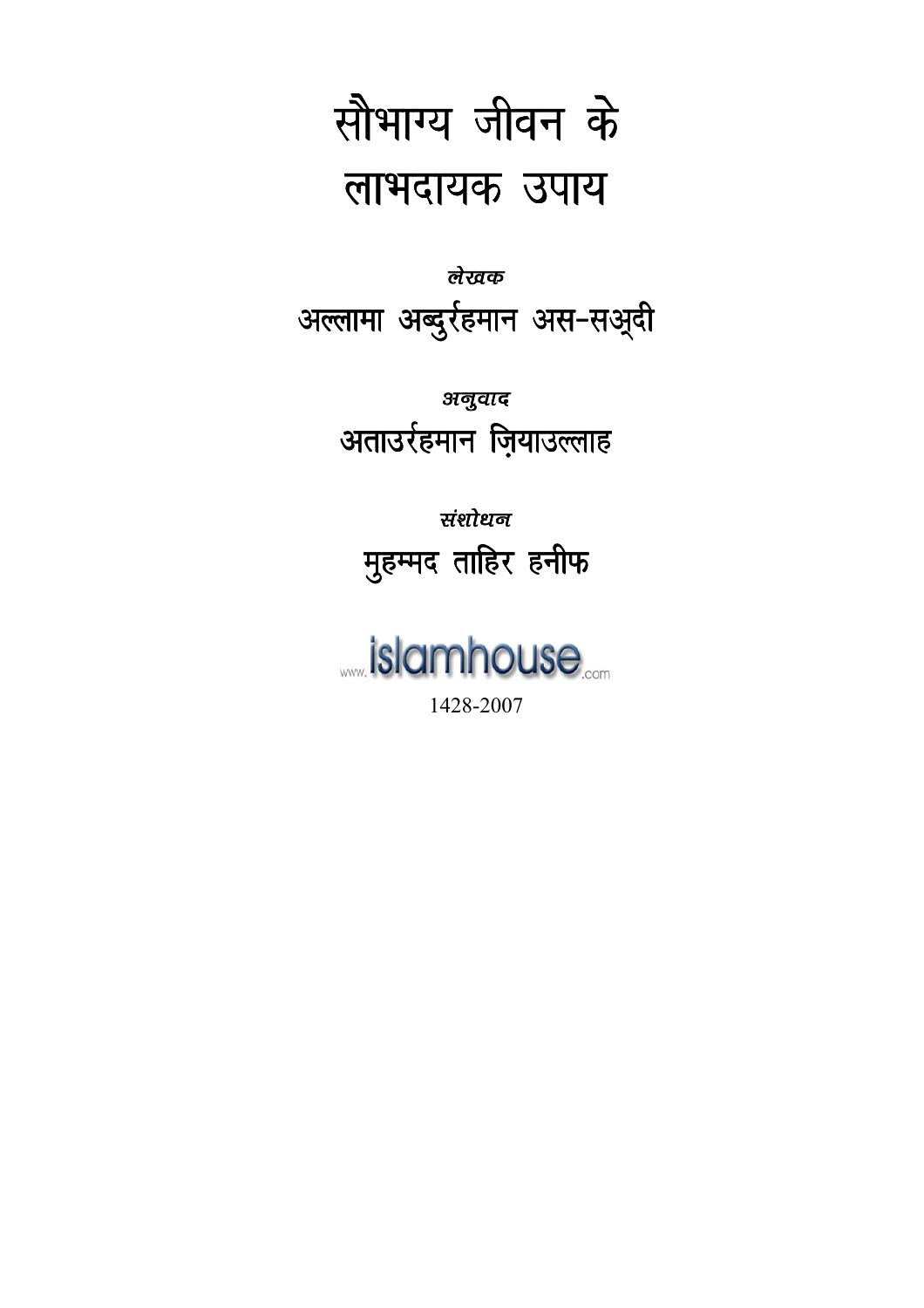

अल्लाह के नाम से आरम्भ करता हूँ जो अति मेहरबान और दयालू है।

#### लेखक का पाक्कथन

الحمد لله الذي له الحمد كلـه، وأشـهد أن لا إلـه إلا الله وحـده لا شـريك لـه، وأشـهد أن محمـدا عبـده ورسوله، صلبي الله عليه وعلى آله وأصحابه وسلم.

أما يعد:

हर प्रकार की प्रशंसा उस अल्लाह के लिये है जो समस्त प्रकार की प्रशंसा का योग्य है। और मैं साक्ष्य (गवाही) देता हूँ कि अल्लाह के अतिरिक्त कोई पूजित नहीं, वह अकेला है, उसका कोई साझी नही। तथा मैं साक्ष्य (गवाही) देता हूँ कि मुहम्मद (ﷺ) सल्लल्लाहु अलैहि व सल्लम उसके भक्त और संदेशवाहक हैं, अल्लाह तआला आप पर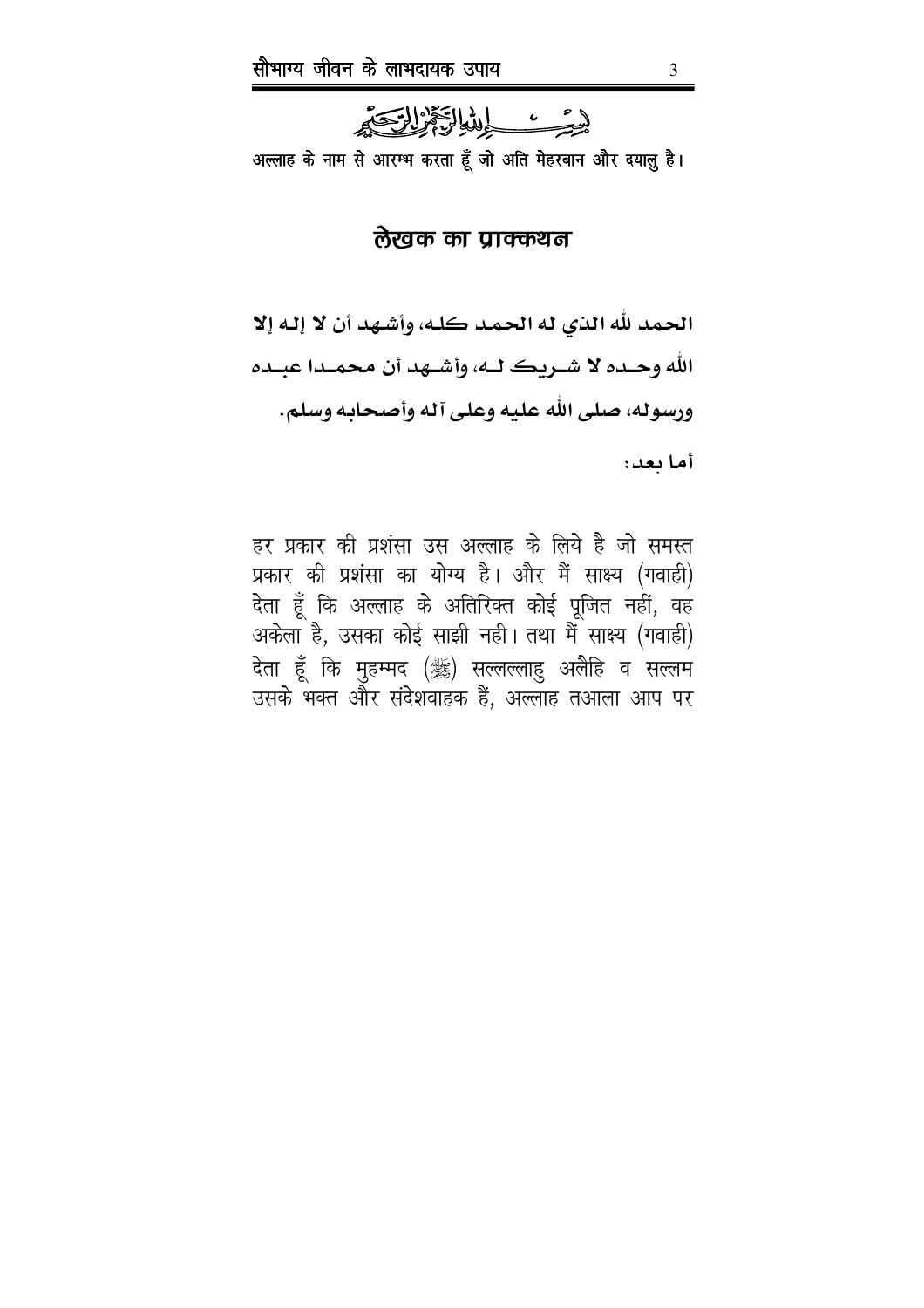और आप के संतान तथा सहयोगियों पर कृपा और शांति अवतरित करे।

हृदय का आनन्द और हर्ष व उल्लास, शोक और चिन्ता-मुक्ति प्रत्येक मनुष्य का लक्ष्य और उद्देश्य है। इसी के द्वारा सुखित और शुभ जीवन प्राप्त होता है, तथा आनन्द और प्रसन्नता सम्पूर्ण होती है। इसके कूछ धार्मिक कारण, कुछ प्राकृतिक कारण और कुछ व्यवहारिक कारण हैं। और यह समस्त कारण केवल मोमिनों (इस्लाम के अनुयायियों) के लिये ही एकत्र हो सकते हैं। किन्तु जो इनके अतिरिक्त लोग हैं यदि उन्हें किसी पक्ष और कारण से, जिसके लिये उनके बुद्धिमान अत्यन्त संघर्ष करते हैं, प्राप्त भी हो जाये तो अनेक अधिक लाभदायक और स्थिर, तथा उत्तम दशा और बेहतर निष्कर्ष वाले कारणों से वंचित रहते हैं।

किन्तु मैं अपने इस लेख में इस सर्वोच्च उद्देश्य जिसके लिये प्रत्येक व्यक्ति प्रयत्न करता है, के केवल उन कारणों का उल्लेख कर रहा हूँ जो (इस समय) मेरे मस्तिष्क में उपस्थित हैं।

कुछ लोगों ने इन में से अधिकांश कारणों को प्राप्त कर लिया जिसके फलस्वरूप उन्हों ने सुखी और मंगलमय जीवन व्यतीत की। तथा कुछ लोग इन समस्त कारणों की

4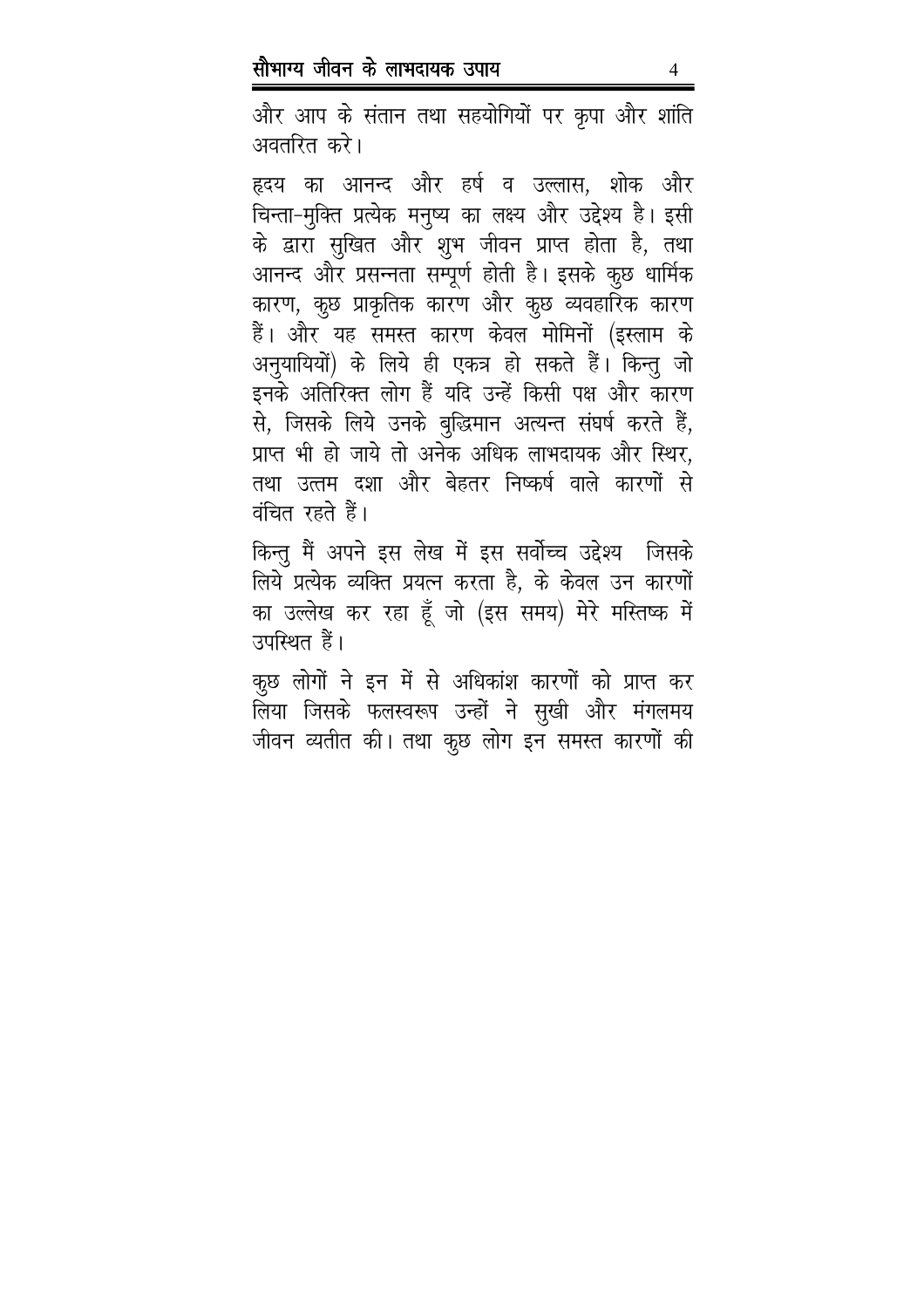प्राप्ति में विफल हो गये और फलतः उन्हें दुर्भाग्य और अशुभ जीवन व्यतीत करना पड़ा। और कुछ लोग अपनी सामर्थ और शक्ति के अनुसार इन दोनों के मध्य हैं। और अल्लाह तआला ही शक्ति प्रदान करने वाला और प्रत्येक भलाई की प्राप्ति तथा प्रत्येक बुराई को दूर करने पर सहायक है।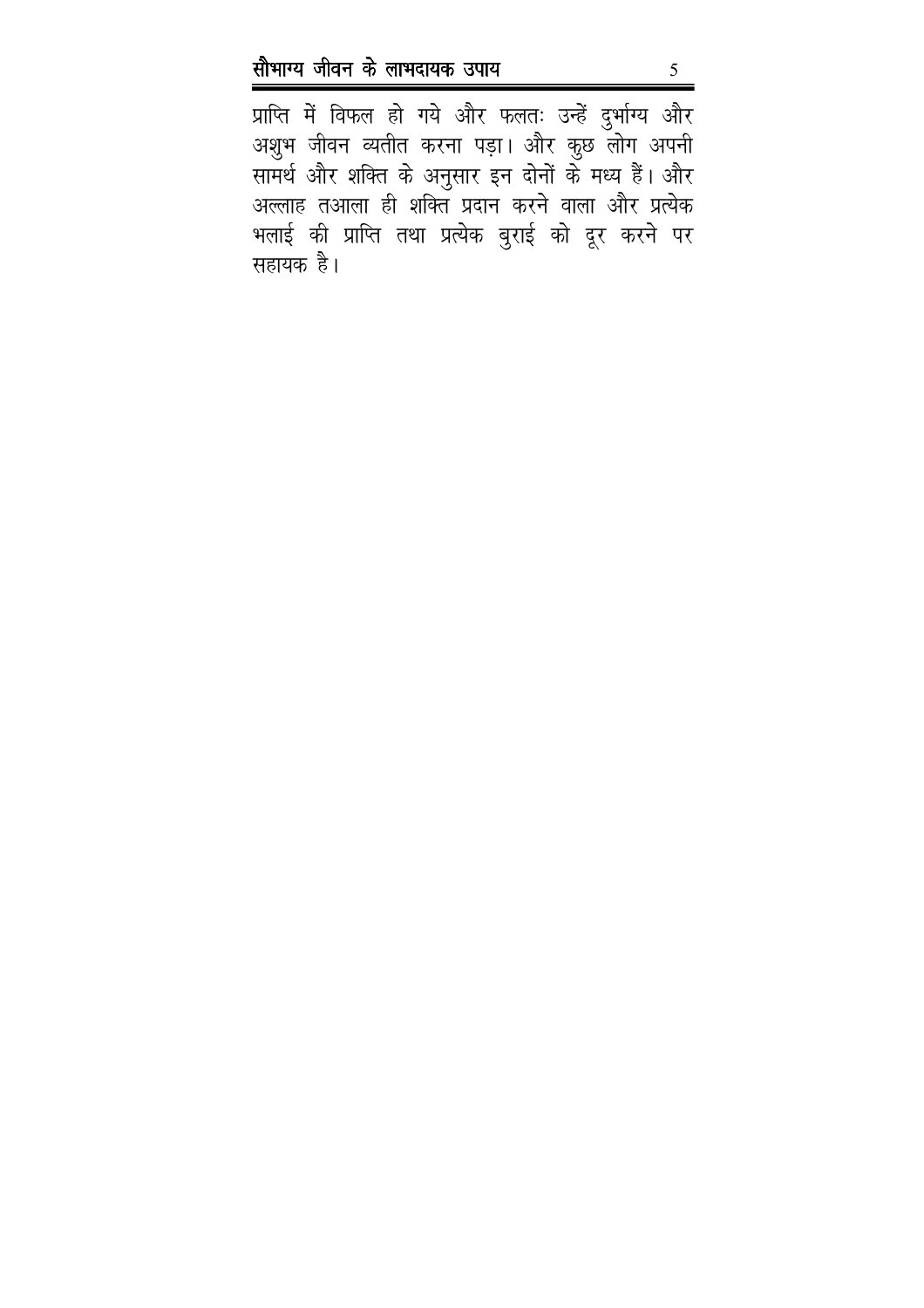**अा श्रिया। स्था** 

### { ईमान और पुल्य कार्य }

1. शुभ जीवन का सबसे महान कारण और उसका मूल आधार ईमान (विश्वास) और पुन्य कार्य है।

अल्लाह तआला का फरमान है:

﴿مَـنْ عَمِـلَ صَـالِحاً مِـنْ ذَكَـرٍ أَوْ أُنْثَـى وَهُـوَ مُـؤْمِنٌ فَلَنُحْيِيَنَّهُ حَيَاةً طَيِّبَةً وَلَنَجْزِيَنَّهُمْ أَجْرَهُمْ بِأَحْسَنِ مَا كَانُوا يَعْمَلُونَ﴾ [النحل:٩٧].

''जिस पुरूष अथवा स्त्री ने भी पुण्य कार्य किया और वह मोमिन हो, तो हम उसे शुभ जीवन प्रदान करेंगे और जो कूछ वह करते थे हम उन्हें उसका उत्तम प्रतिफल दें गे।" (सुरतून-नहलः ६७)

इस आयत में अल्लाह तआला ने यह सूचना और वचन दिया है कि वह ईमान तथा पुण्य कार्य करने वालों को इस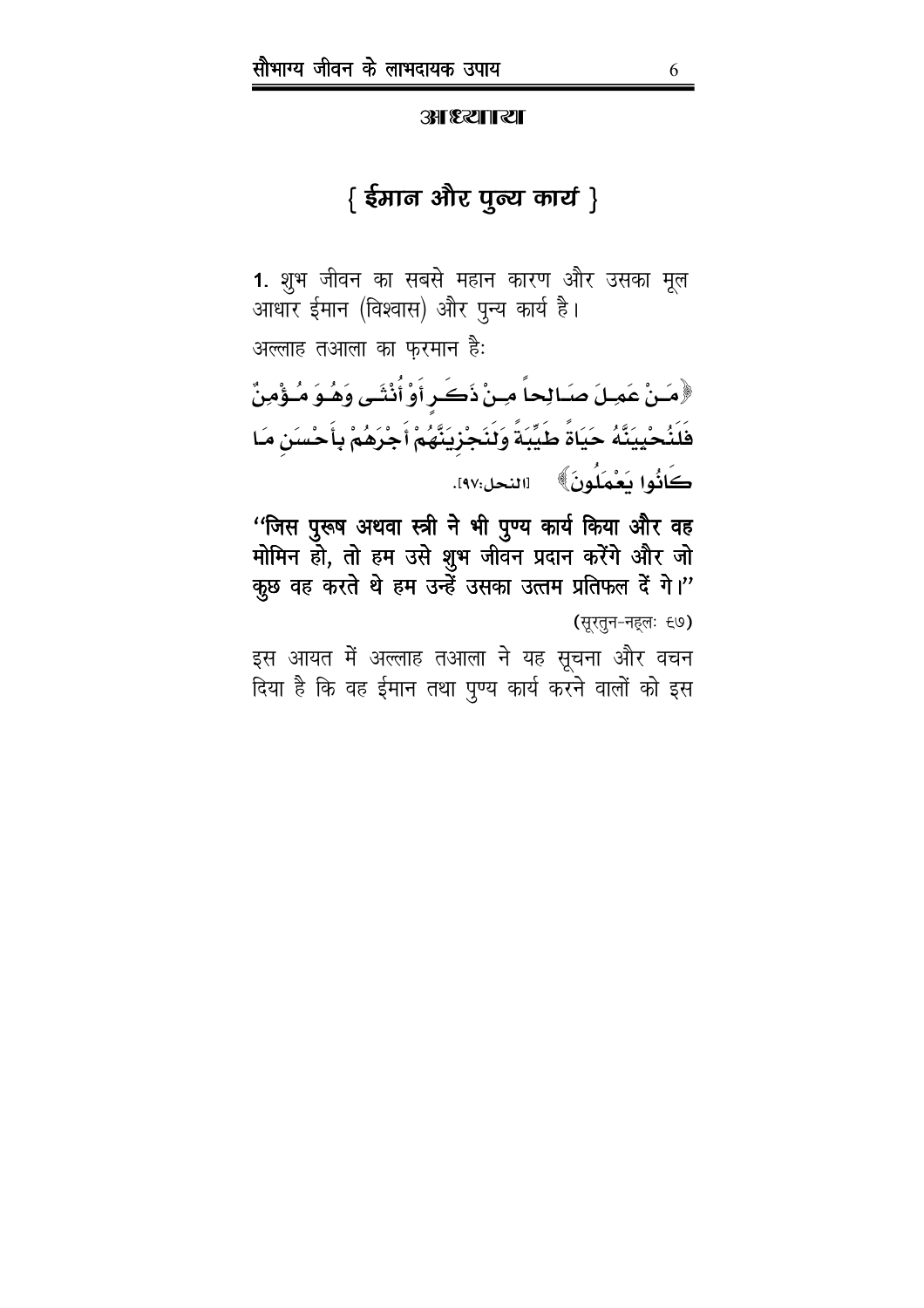संसार में शुभ जीवन तथा इस संसार और प्रलय (सदैव रहने वाले जीवन) में अच्छे प्रतिफल से सम्मानित करेगा। इसका कारण स्पष्ट है : क्योंकि अल्लाह तआला पर शुद्ध (वास्तविक), पुण्य कार्य का लाभ प्रदायक और हृदयों, चरित्र और लोक व प्रलोक का सुधार करने वाला ईमान रखने वालों के पास ऐसे आधार और सिद्धान्त होते हैं जिनमें वह अपने ऊपर घटने वाले समस्त प्रकार के हर्ष व आनन्द के कारणों, तथा दुख, चिन्ता, शोक और व्याकुलता के कारणों का स्वागत (सामना) करते हैं।

प्रसन्न्ता जनक और आनन्दकर चीजों का स्वागत उसकी स्वीकृति, उस पर आभार प्रदर्शन और उसको लाभदायक चीज़ो में प्रयोग करके करते हैं। जब वह उसका प्रयोग इस प्रकार करते हैं तो उन्हें उस पर प्रसन्नता, उस में स्थिरता और बढ़ोतरी (बरकत) की लालसा और कृतज्ञों के प्रतिफल की आशा से ऐसी महान चीज़ों का अनुभव होता है जिसकी अच्छाईयां और बरकतें इन प्रसन्नताओं से बढकर होती हैं जो कि उसका प्रतिफल है।

तथा घृणित, अप्रिय और हानिकारक चीज़ों तथा शोक और चिन्ता का सामना उसका प्रतिरोध करके करते हैं, जिसका प्रतिरोध उनके लिये सम्भव है, और जिस को वह हल्का कर सकते हैं उसका सामना उसे हल्का करके करते हैं,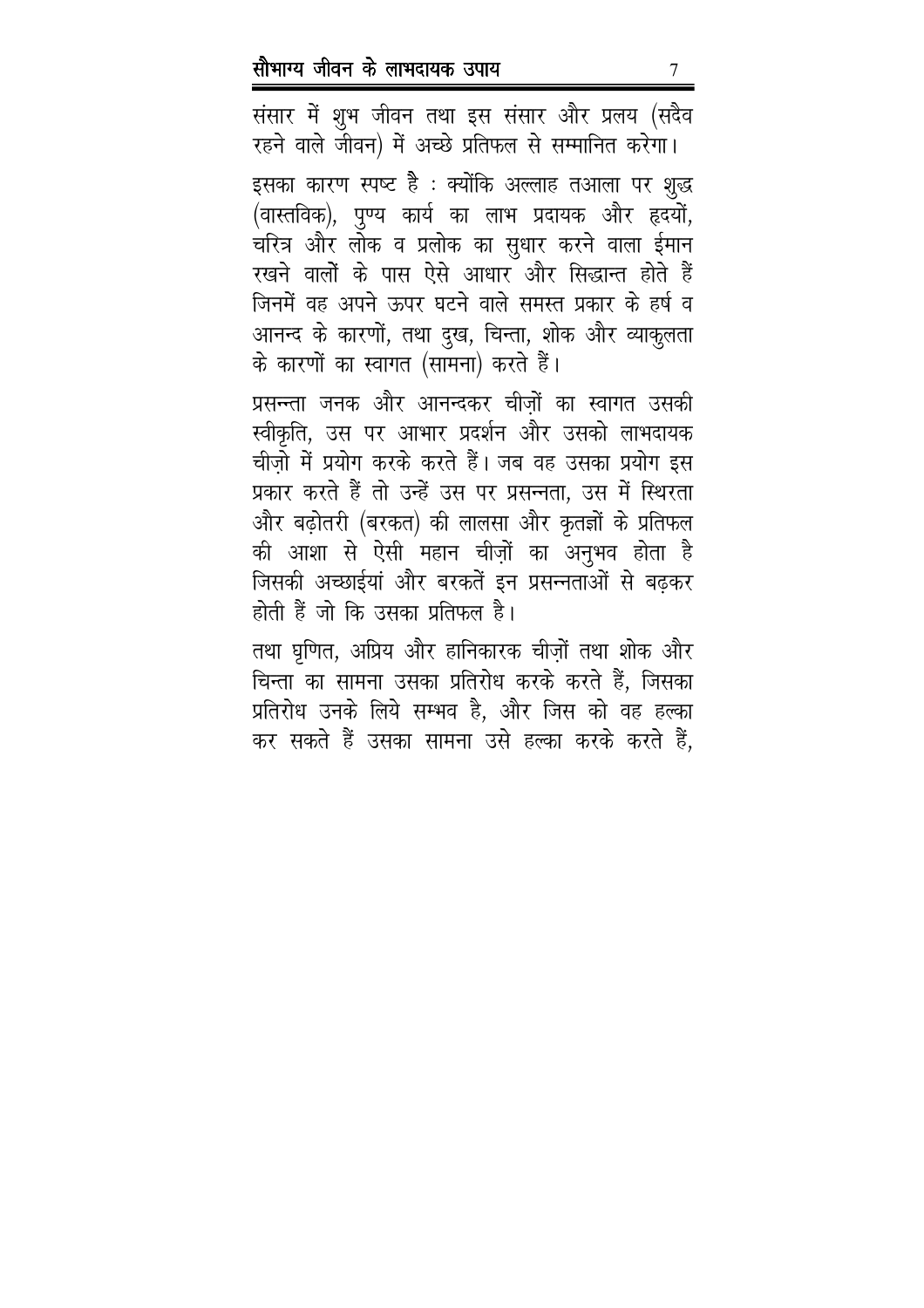और जिस पर उनका बस नहीं चलता है उस पर सदृढ़ रूप से धैर्य करते हैं। जिसके फलस्वरूप उन्हें घृणित (अप्रिय) चीज़ों के प्रभावों से लाभदायक प्रतिरोध, अनुभव, शक्ति, धैर्य और पुण्य की इच्छा से ऐसी महान चीज़ें प्राप्त होती हैं जिसके साथ समस्त घृणित और अप्रिय चीज़ें समाप्त हो जाती हैं और उसका स्थान प्रसन्नताऐं, शुभ कामनाऐं (आशाऐं) तथा अल्लाह की अनुकम्पा और उसके पुण्य की आशा गृहण कर लेती है। जैसा कि नबी ﷺ ने सहीह हदीस में इसका विवरण करते हुये फरमायाः

(( عجبــا لأمــر المـؤمـن إن أمــره كلــه خـير، إن أصــابـته سـراءِ شـكر فكـان خـيرا لـه، وإن أصـابته ضـراءِ صـبر فكان خيرا له، وليس ذلك لأحد إلا للمؤمن))

[ رواه مسلم ].

मोमिन (अल्लाह तआला पर विश्वास रखने वाला) का मामला बड़ा अनोखा है कि उसके प्रत्येक मामले में भलाई है, यदि उसे प्रसन्नता प्राप्त होती है और वह उस पर आभार प्रकट करता है तो यह उसके लिये भला होता है, और यदि उसे कोई शोक (कष्ट) पहुंचता है जिस पर वह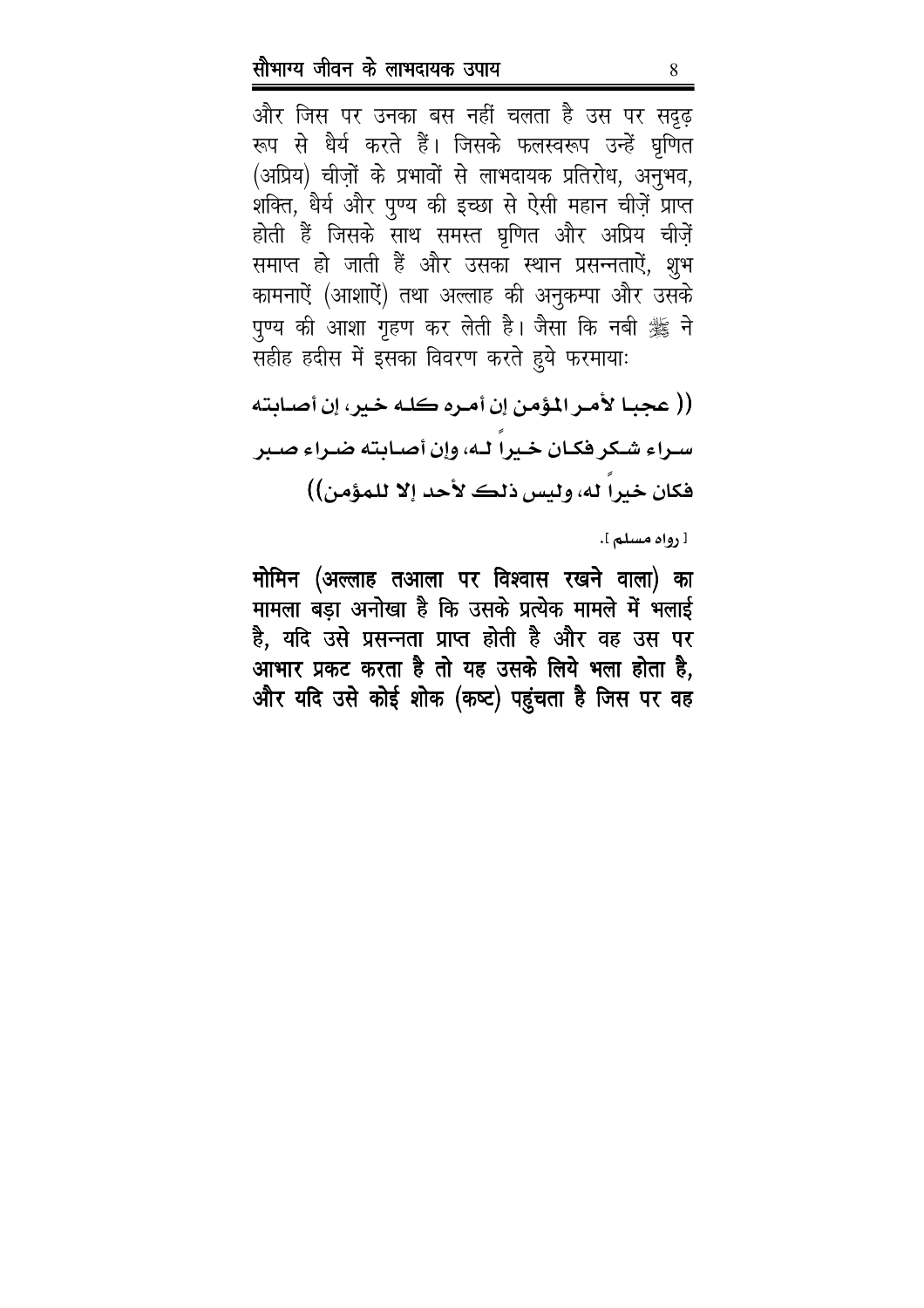धैर्य से काम लेता है तो यह उसके लिये भला होता है, और यह विशेषता केवल मोमिन ही को प्राप्त है। (मुस्लिम) उक्त हदीस में आप ﷺ ने इस बात की सूचना दी है कि मोमिन का उपहार, उसकी भलाई और उसके कर्मों का प्रतिफल उस पर घटने वाली समस्त प्रकार की प्रसन्नताओं और अप्रसन्नताओं में कई गुना बढ़ जाता है।

इसी लिए आप दो व्यक्तियों को पायें गे कि उनके साथ कोई शुभ अथवा अशुभ घटना घटती है तो उसका स्वागत (सामना) करने में उनके मध्य व्यापक अन्तर पाया जाता है, और यह अन्तर उन दोनों के ईमान और पुण्य कार्य में अन्तर के अनुसार होता है।

इन दोनों विशेषताओं (ईमान और अमल सालेह) से सुसज्जित व्यक्ति भलाई और बुराई का सामना पूर्व वर्णित कृतज्ञता और धैर्य तथा उनसे संबंधित चीज़ों के साथ करता है, जिस से उसके अन्दर हर्ष और आनन्द उत्पन्न होता है, और उसका शोक, चिन्ता, दुख, व्याकुलता, सीने की तंगी और जीवन की दुर्भाग्यता समाप्त हो जाती है, और उसे इस संसार में सम्पूर्णता शुभ जीवन प्राप्त होती है ।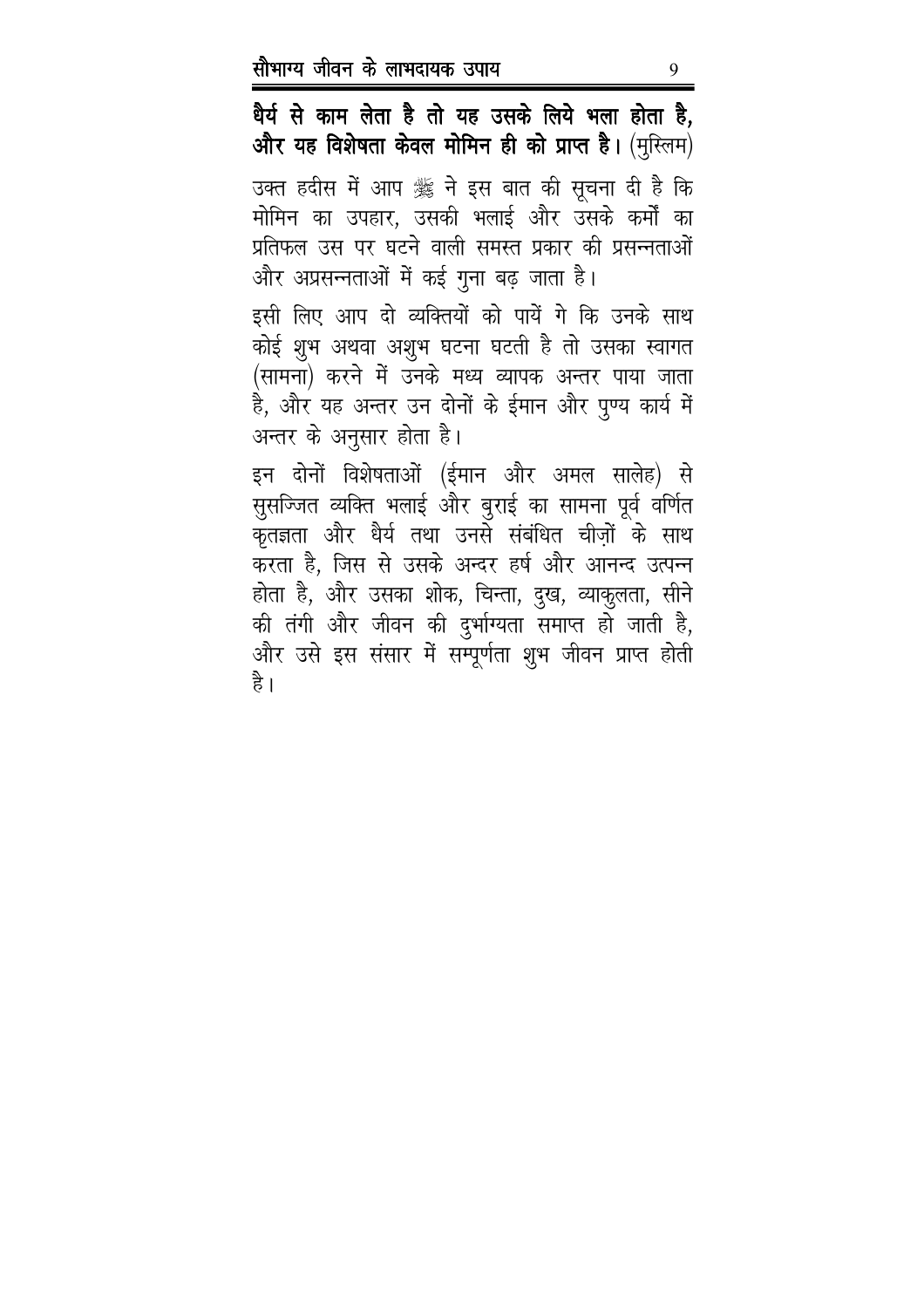और दूसरा व्यक्ति हर्ष और उल्लास की चीज़ों का स्वागत घमण्ड, गर्व और अहंकार के साथ करता है, जिसके कारण वह दुश्चरित्र हो जाता है और चौपायों के समान उसे लालसा और घबराहट के साथ प्राप्त करता है, इसके उपरान्त उसका हृदय सुखमय नहीं रहता है, बल्कि अनेक पक्षों से वह परेशान और टूटा हुआ होता है, अपनी प्रिय वस्तुओं के नष्ट हो जाने के भय के पक्ष से, बहुल अवरोधकों (प्रतिरोधों) के कारण जो अधिकतर उसी से जन्म लेते हैं, और इस दृष्टि से भी कि हृदय किसी एक सीमा पर नहीं ठहरते हैं, बल्कि नित्य अन्य चीज़ों के लिये प्रलोभित और अभिलाषी रहते हैं, जो कभी प्राप्त हो जाते हैं और कभी प्राप्त होने से रह जाते हैं, और यदि मान लिया जाये कि प्राप्त भी हो जायें, तब भी वह उपरोक्त वर्णित पक्षों से व्याकुल रहता है।

तथा अप्रिय और अप्रसन्न चीज़ों का सामना व्याकुलता, भय, तंगदिली और बेचैनी के साथ करता है, इसके फलस्वरूप वह जिस जीवन की दुर्भाग्यता और मानसिक तथा आसाबी बीमारियों से ग्रस्त होता है उसके विषय में मत पूछिये, और वह ऐसे भय से पीड़ित होता है जो उसे अत्यन्त बुरी दशा तक पहुंचा देता है और उसके लिये गम्भीर रूप से कष्टदायक बन जाता है ; क्योंकि वह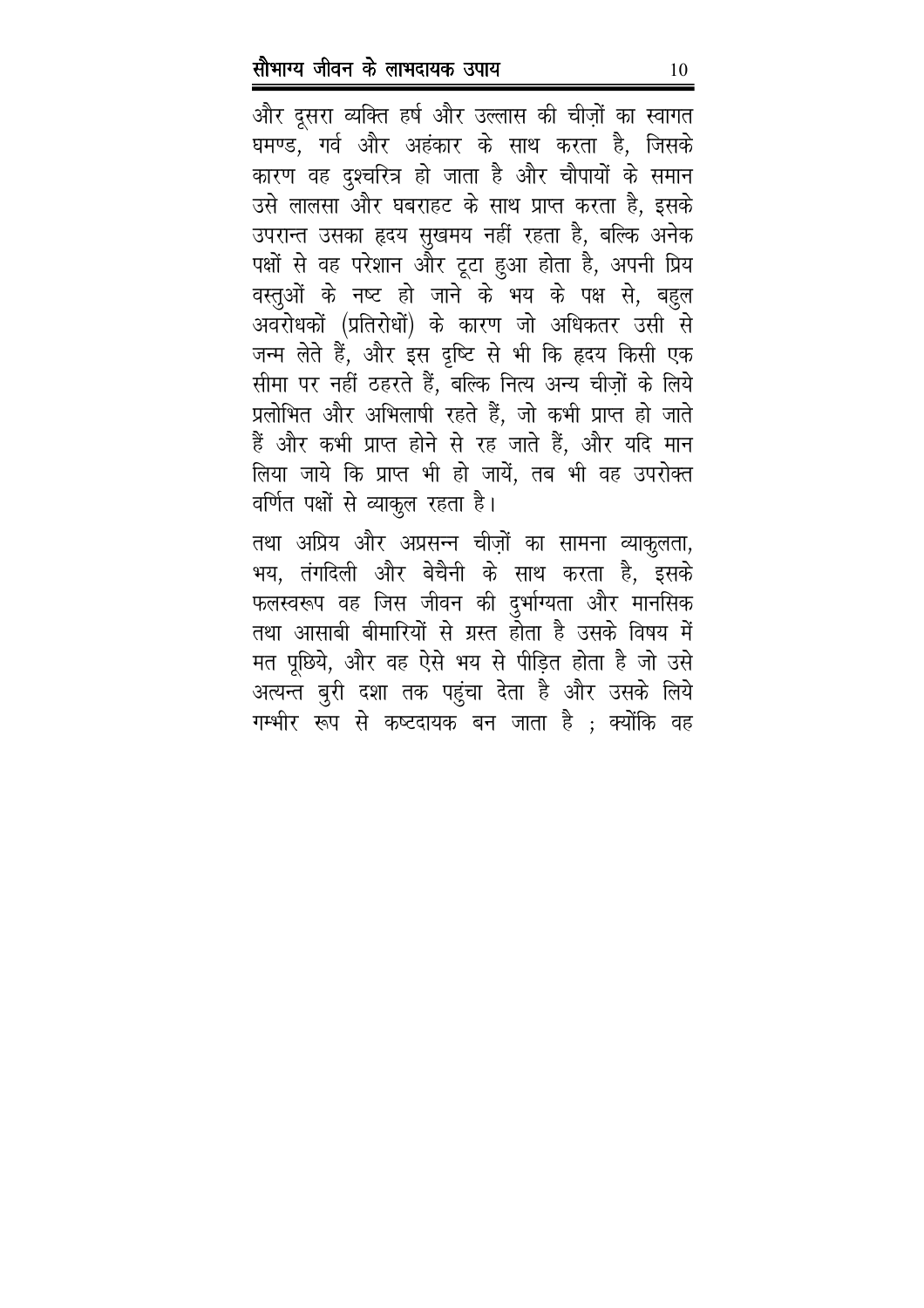प्रतिफल (बदले) की आशा नहीं रखता और न ही उसके पास धैर्य होता है जो उसका ढारस बंधा सके और उसके शोक को कम कर सके।

अनुभव इन सारी चीज़ों का साक्षी (शाहिद) है, और इस प्रकार के किसी एक उदाहरण पर यदि आप चिन्तन करें और उसे लोगों की दशाओं पर फिट करें, तो आप उस मोमिन के मध्य जो अपने ईमान के तकाज़े के अनुसार कार्य करने वाला है तथा उस व्यक्ति के मध्य जो ऐसा नहीं है, व्यापक अन्तर पायेंगे। और वह यह कि अल्लाह की प्रदान की हुई जीविका और उसकी ओर से बन्दों (लोगों) को प्राप्त होने वाली कृपा और भिन्न प्रकार की अनुकम्पा पर संतुष्टि करने पर धर्म अत्यन्त बल देता है।

अतः जब मोमिन किसी बीमारी या दरिद्रता, अथवा इसी प्रकार की अन्य चीज़ों से जिसका प्रत्येक व्यक्ति निशाना बन सकता है, ग्रस्त होता है तो आप उसे उसके ईमान (विश्वास) और अल्लाह की आबंटित भाग्य पर उसकी स्वीकारता और सन्तुष्टि के कारण उसकी ऑख को ठण्डी पायेंगे, वह अपने हृदय से ऐसी चीज़ की याचना नहीं करता है जो उसके भाग्य में नहीं है, वह अपने से निम्न वर्ग को देखता है, अपने से उच्च वर्ग को नहीं देखता है,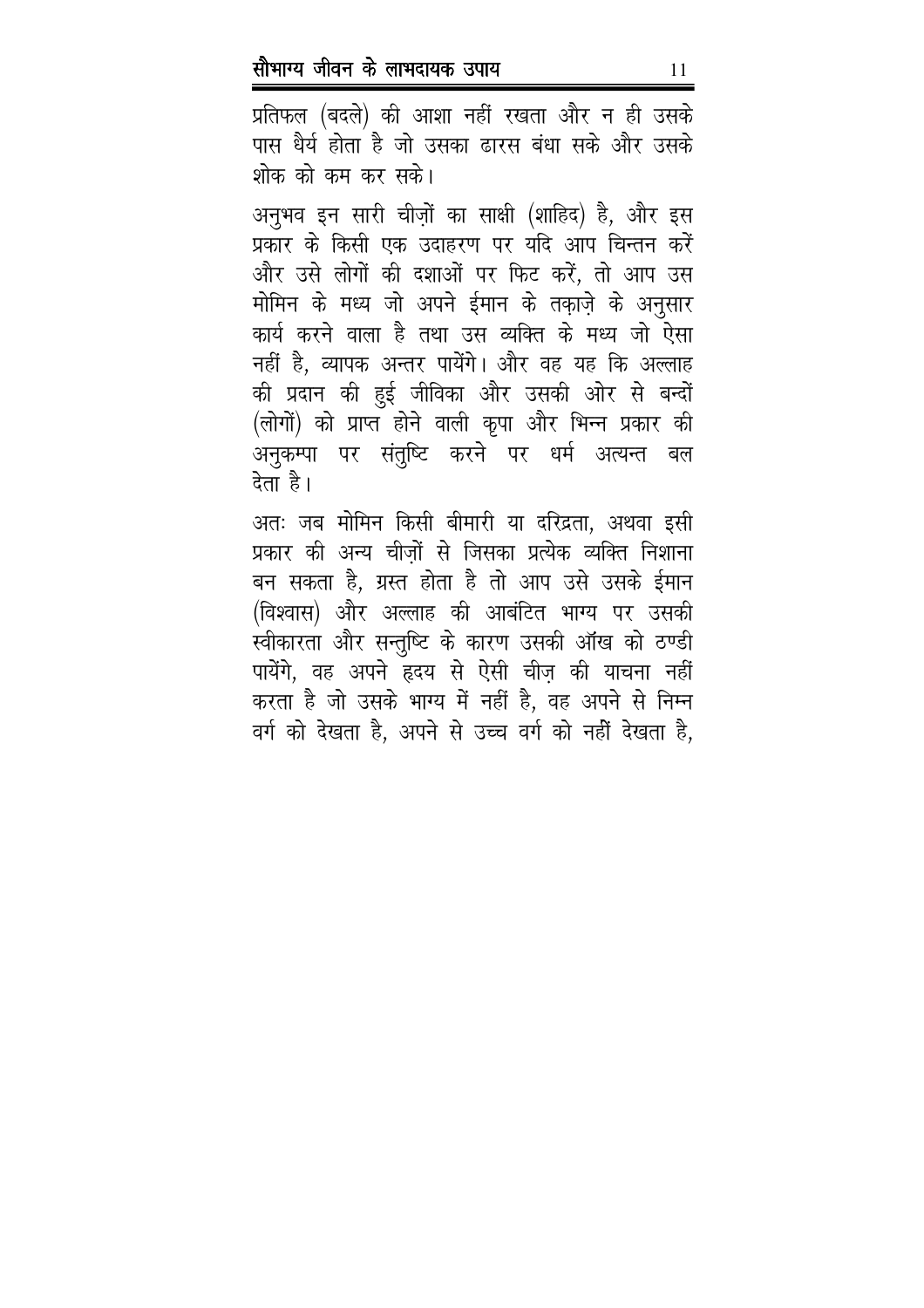और कभी कभार उसका हर्ष व उल्लास और सुख चैन उस व्यक्ति से भी बढ़ जाता है जो समस्त सांसारिक लक्ष्यों से लाभान्वित हो, किन्तु उसके पास सन्तुष्टि न हो।

इसी प्रकार वह व्यक्ति जो ईमान के अनुकूल कार्य नहीं करता है, जब थोड़ी सी निर्धनता से पीड़ित होता है, अथवा कुछ सांसारिक आकांक्षायें उसे प्राप्त होने से रह जाती हैं, तो आप उसे अत्यन्त शोक और दुर्भाग्यता में ग्रस्त पायेंगे।

एक दूसरा उदाहरणः जब भय के कारण उतपन्न होते हैं और मनुष्य पर कष्टदायक और चिन्ताजनक चीज़ों का आक्रमण होता है तो आप शुद्ध ईमान वाले व्यक्ति को इस अवस्था में पायेंगे कि उसका हृदय स्थिर और आश्वस्त है, वह इस पेश आने वाली विपत्ति का उपाय करने और उसे चलता करने पर अपने विचार, वचन और कर्म के द्वारा सामर्थी है, उसने अपने आप को इस आक्रामक कष्टदायक चीज़ के अनुकूल बना लिया है। ये ऐसी अवस्थाएं हैं जो मनुष्य को सुख और चैन प्रदान करती हैं और उसके हृदय को स्थिर और सदृढ़ कर देती हैं।

दूसरी ओर ईमान रहित (बे-ईमान) व्यक्ति को इसके अत्यन्त विपरीत पायेंगे, जब भयानक चीज़ें उत्पन्न होती हैं तो उन से उसका ज़मीर हिल उठता है (उसकी आत्मा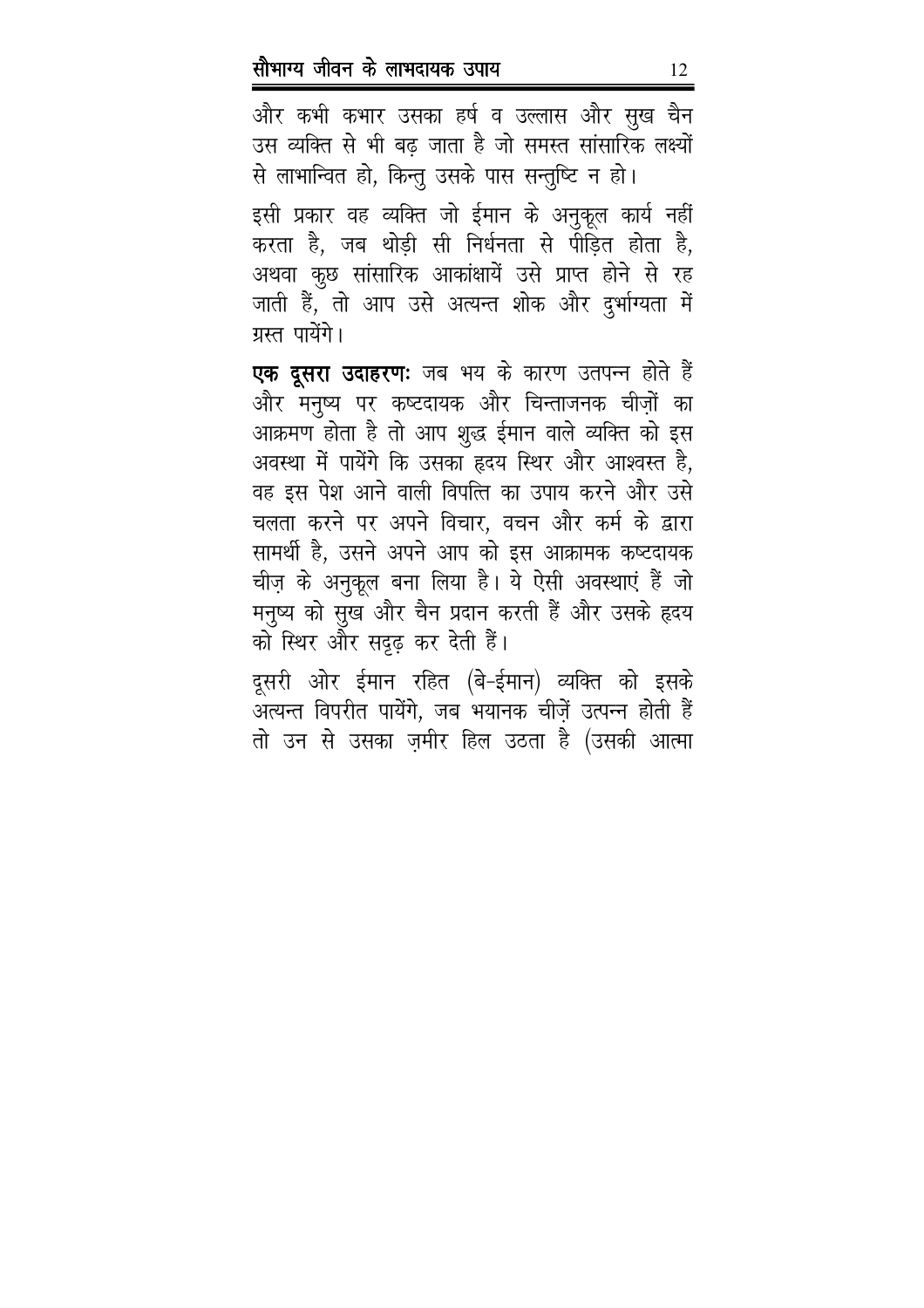बेचैन हो जाती है), उसके आसाब (पड्ठे) तनाव ग्रस्त हो जाते हैं, उसके विचार परागंदा हो जाते हैं, उसके भीतर भय और दबदबा समा जाता है, और उस पर बाहरी भय और आंतरिक व्याकुलता एकत्र हो जाती है जिसके तथ्य का वर्णन करना असम्भव है।

इस प्रकार के लोग यदि उन्हें कुछ प्राकृतिक कारण प्राप्त न हो जाये जिसके लिये अधिक अभ्यास की आवश्यक्ता होती है, तो उनकी शक्तियाँ नष्ट होजायें और उनके पट्ठे तनाव पूर्ण हो जायें और यह इस लिए कि उनके पास वह ईमान (विश्वास) नहीं होता है जो उन्हें धैर्य (सहनशीलता) पर उभारे. विशेषकर कठिन स्थानों तथा शोकजनक और कष्टदायक हालतों में।

इस प्रकार सदाचारी और दुराचारी, मोमिन (आस्तिक) और काफि़र (नास्तिक) उपार्जित वीरता की प्राप्ति और उस स्वभाव (प्रकृति) में दोनों साझीदार होते हैं जो शंकाओं, भय और डर को न्यून और शमन कर देता है।

किन्तु मोमिन को अपने ईमान की शक्ति, अपने धैर्य और अल्लाह पर भरोसा व तवक्कुल, और उसके पुण्य और प्रतिफल की इच्छा और अभिलाषा के कारण इतनी श्रेष्ठता प्राप्त होती है कि जिसके फलस्वरूप उसकी वीरता बढ़ जाती है, उसके भय की तीव्रता को कम कर देती है और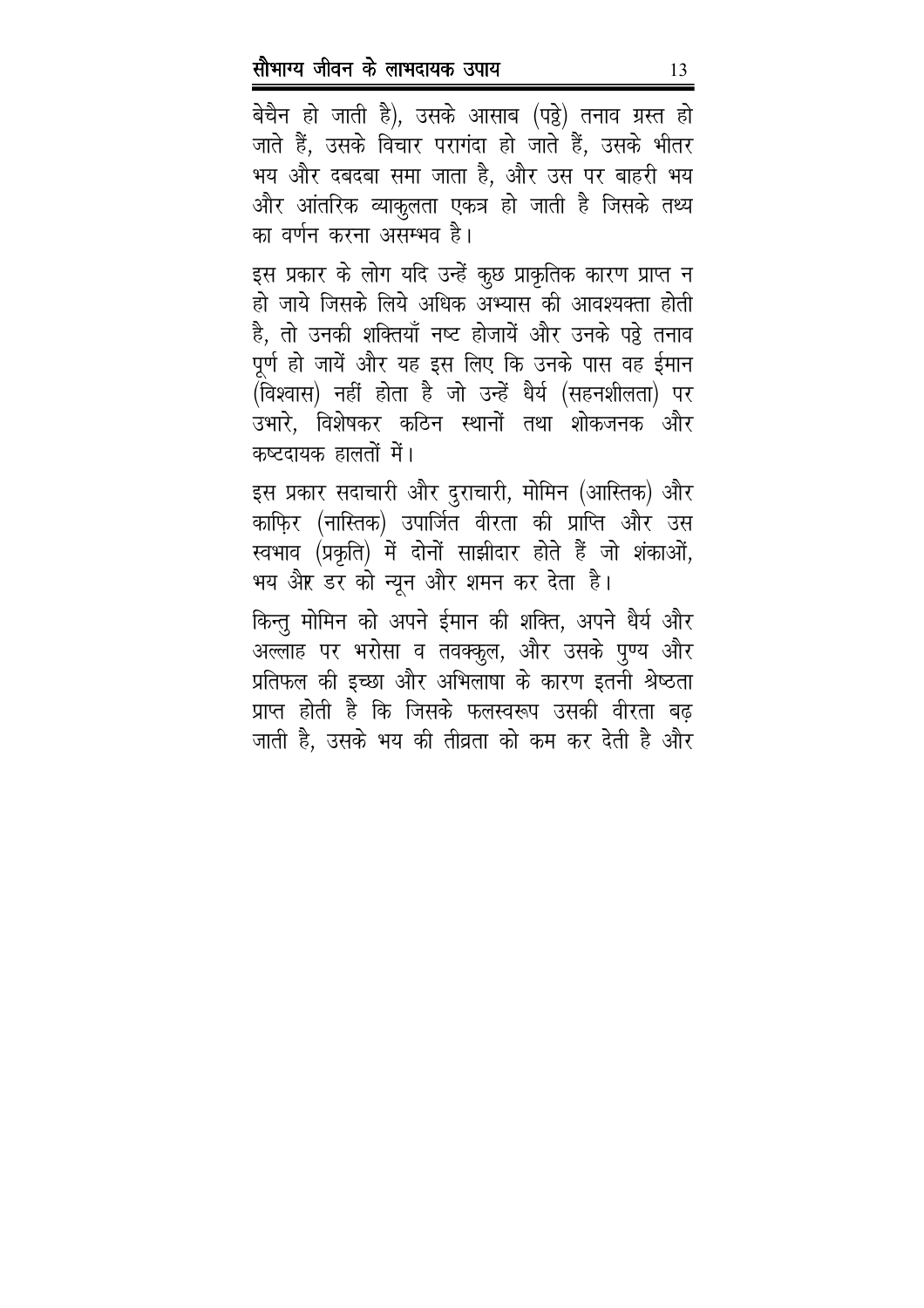उसकी कठिनाईयों को सरल बना देती है। जैसा कि अल्लाह तआला का फ़रमान है:

لْإِنْ تَكُونُوا تَأْلُمُونَ فَإِنَّهُمْ يَأْلُمُونَ كَمَا تَأْلُمُونَ وَتَرْجُونَ مِنَ اللَّهِ مَا لا يَرْجُونَ﴾ [النساء:١٠٤.

''यदि तुम्हें कष्ट होता है, तो उन्हें भी कष्ट होता है, और तुम अल्लाह से वह आशाएं रखते हो जो आशाएं वह नहीं --**रखते ।''** (सूरतुन-निसाः१०४)

और उन्हें अल्लाह तआला की सहायता, उसके विशेष म्रोत तथा उसके सहयोग से वह चीज़ें प्राप्त होती हैं जो भय -और शंकाओं को नष्ट कर देती हैं। अल्लाह तआला का फुरमान हैः

﴿وَاصْبِرُوا إِنَّ اللَّهَ مَعَ الصَّابِرِينَ﴾ [الأنفال:٤٦].

''तथा धैर्य से काम लो, निःसन्देह अल्लाह तआला धैर्यवानों --**के साथ है।''** (सूरतुल-अनफालः४६)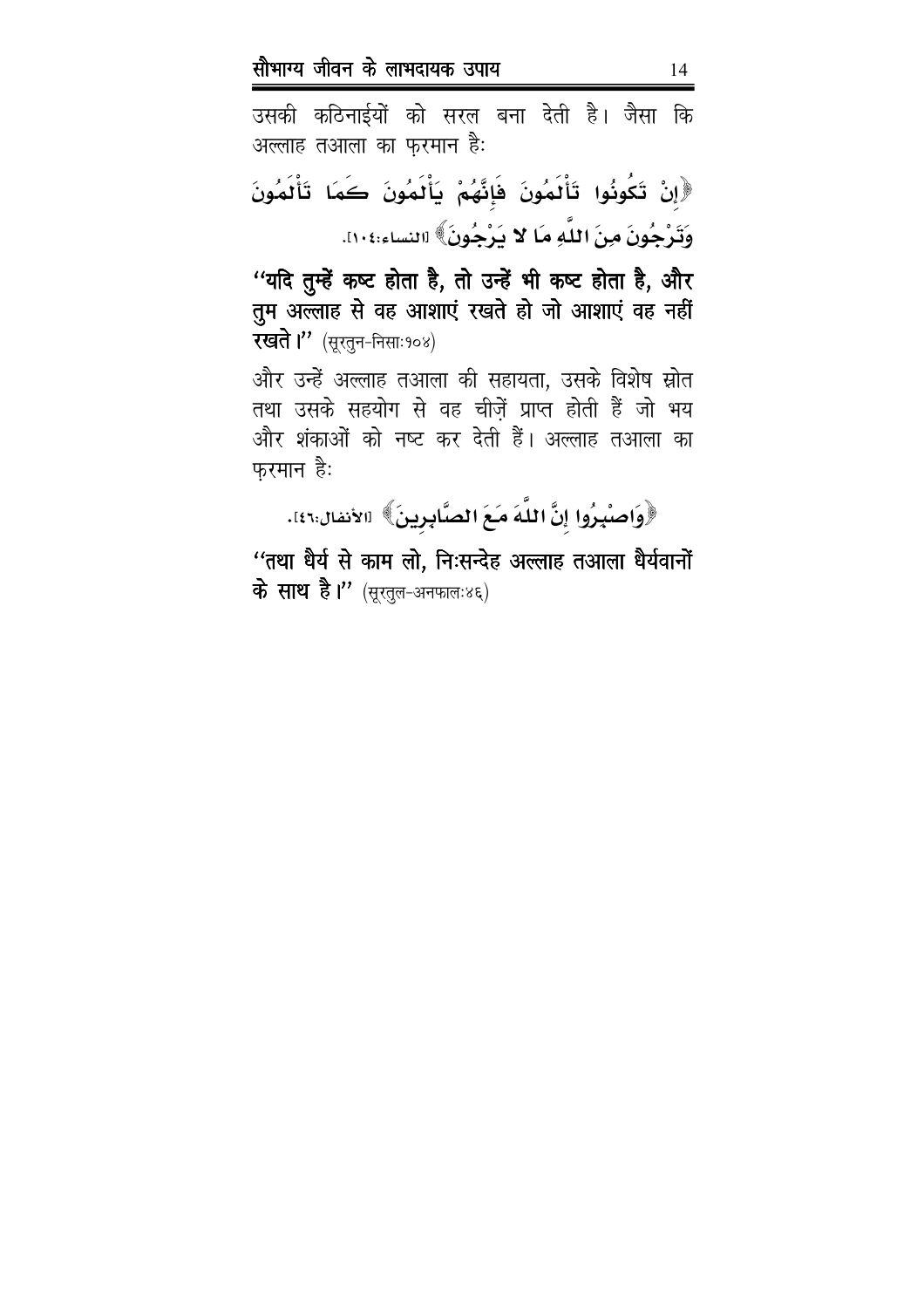२- उन्हीं कारणों में से जो शोक, दुख और व्याकुलता का निवारण करते हैं: मनुष्य के साथ कथन, कर्म और अनेक प्रकार की भलाईयों के द्वारा उपकार करना है। यह सारी चीज़ें भलाई और उपकार हैं, इसी के द्वारा अल्लाह तआला सदाचारियों तथा दुराचारियों से शोक और दुख को उनके उपकार के अनुसार दूर करता है, किन्तु मोमिन को इसका सम्पूर्ण भाग प्राप्त होता है। और उसे अन्य लोगों पर यह विशेषता प्राप्त होती है कि उसका उपकार इख़्लास (निःस्वार्थता) और उसके पुण्य की आशा के साथ जारी होता है, फलतः अल्लाह तआला उसके लिए भलाई का कार्य करना सरल बना देता है क्योंकि उसे भलाई की आशा होती है, तथा उसके इख़्लास (निःस्वार्थता) और पुण्य की इच्छा के कारण उससे अप्रिय और घृनास्पद चीजों को टाल देता है। अल्लाह तआला का फरमान है:

﴿لا خَيْرَ فِي كَثِيرِ مِنْ نَجْوَاهُمْ إِلاَّ مَنْ أَمَرَ بِصَدَقَةٍ أَوْ مَعْرُوفٍ أَوْ إِصْلاحٍ بَيْنَ النَّاسِ وَمَنْ يَضْعَلْ ذَلِكَ ابْتِغَاءَ مَرْضَاتِ اللَّهِ فَسَوْفَ نُؤْتِيهِ أَجْراً عَظِيماً ﴾ [النساء:١١٤

''उनकी अधिकांश कानाफूंसी में कोई भलाई नहीं, परन्तु जो दान-पुण्य अथवा भलाई का अथवा लोगों के बीच सुधार कराने का आदेश दे, तथा जो व्यक्ति यह कार्य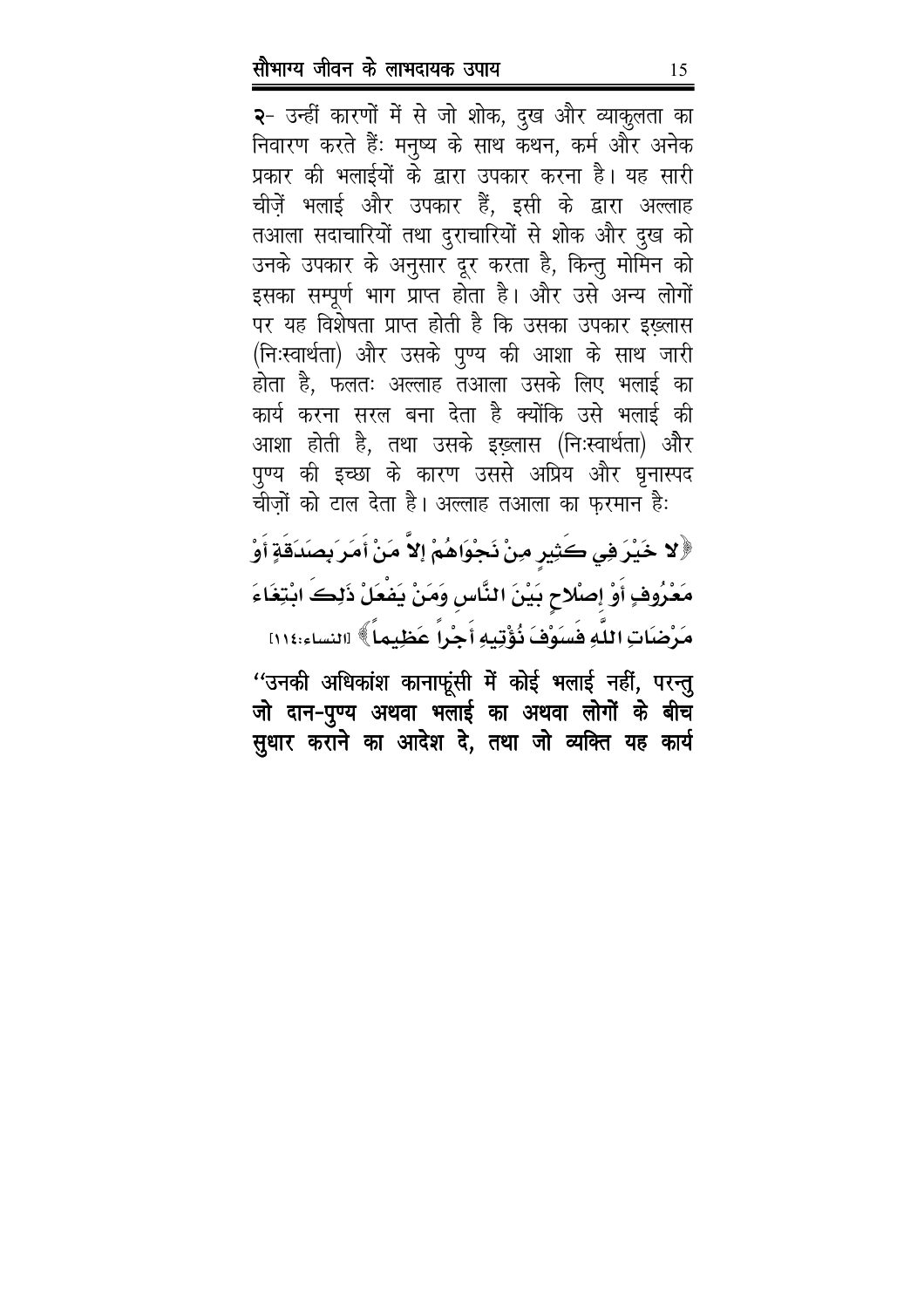केवल अल्लाह तआला की प्रसन्नता प्राप्त करने के लिए करे, हम उसे अवश्य बहुत बड़ा प्रतिफल (बदला) देंगे।" (सूरतुन-निसाः ११४)

उक्त आयत में अल्लाह तआला ने यह सूचना दी है कि यह समस्त चीज़ें जिस से भी जारी हुई हैं वह ख़ैर और भलाई हैं, और भलाई, भलाई को जन्म देती है, और बुराई को टालती है, तथा पुण्य की इच्छा और आशा के साथ कार्य करने वाले मोमिन को अल्लाह तआला बहुत बड़ा प्रतिफल देगा, और महान प्रतिफल में से दुख, शोक, चिन्ता और खेद इत्यादि का निवारण और समाप्ति भी है।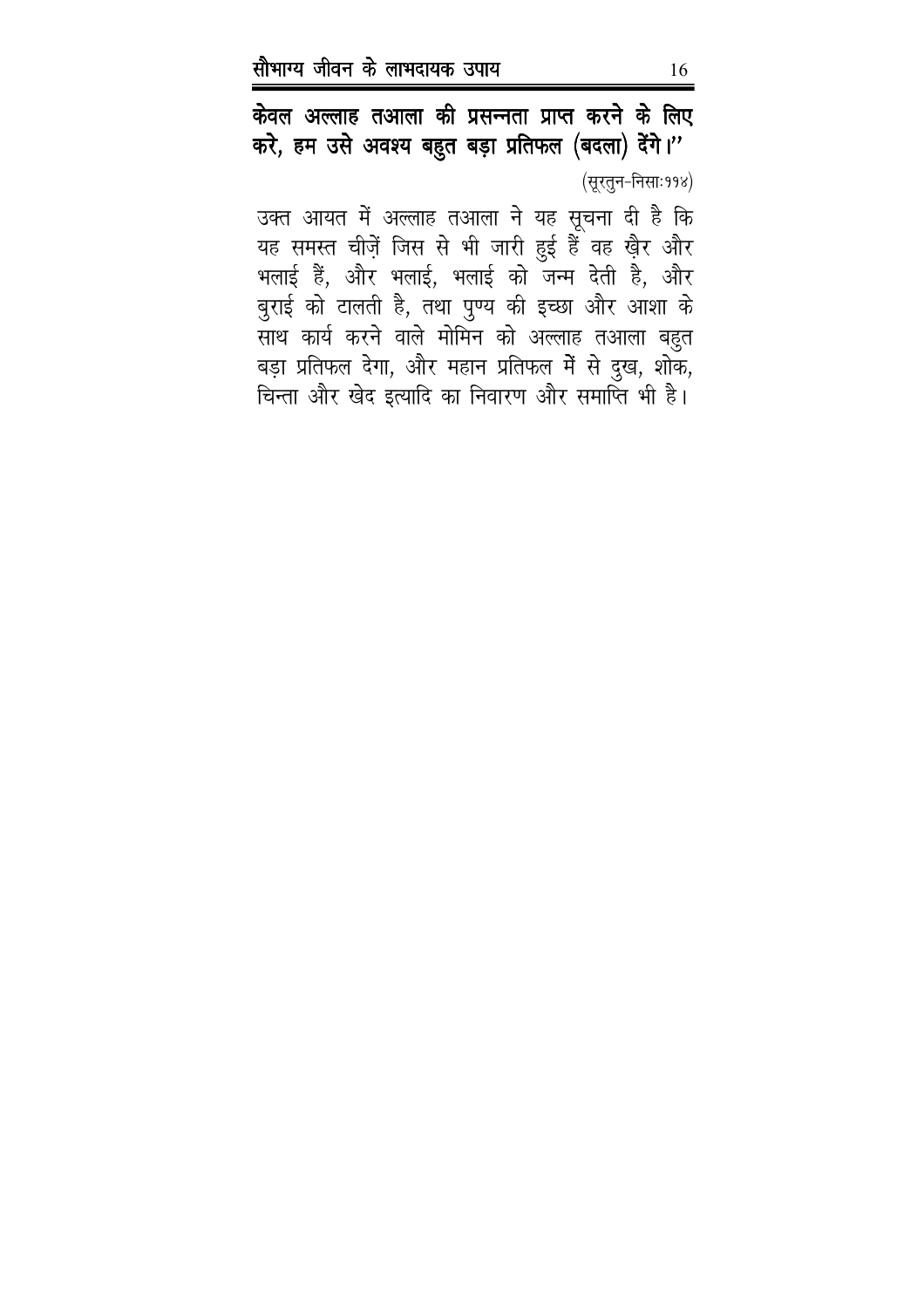**RETHES? THE** 

3-मांसपेशियों के तनाव और हृदय के कुछ कष्टदायक और दुखदायी चीज़ों में लीन होने के कारण उत्पन्न होने वाली व्याकृलता और क्लेश को टालने के कारणों में से : किसी कार्य या किसी लाभदायक ज्ञान में व्यस्त होना है, क्योंकि ऐसा करने से उसका हृदय उस चीज़ में व्यस्त होने से निश्चेत हो जाता है जो उसकी व्याकुलता का कारण बनी है, और सम्भवतः वह इसके कारण उन कारणों को भूल जाता है जो उसके लिए शोक और खेद का कारण बने हैं, तथा उसका हृदय हर्षित होजाता है, उसकी स्फूर्ति बढ़ जाती है, और यह कारण भी मोमिन और ग़ैर-मोमिन सब को सम्मिलित है, किन्तु मोमिन को अपने विश्वास (ईमान) और इख़्लास तथा जिस ज्ञान को सीखने या सिखाने में वह व्यस्त है उस में अल्लाह तआला के पास पुण्य की आशा के कारण, उसे विशेषता प्राप्त होती है। और उसे जिस भलाई का ज्ञान होता है उसे करता है, यदि वह उपासना है तो उसकी गणना उपासना में है, और यदि वह कोई सांसारिक कर्म अथवा सांसारिक आदत (अभ्यास) है तो उस में शुद्ध नियत को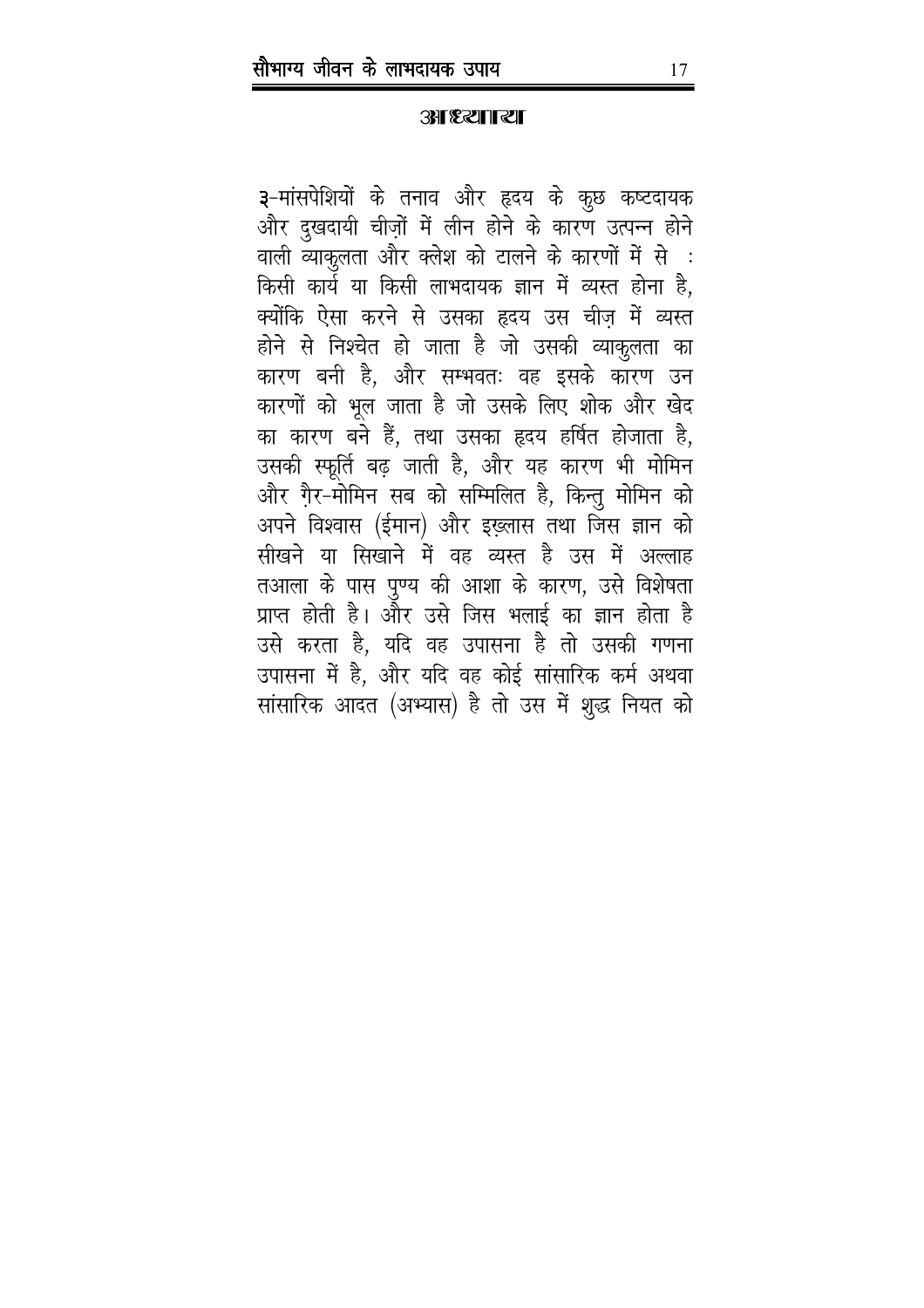सम्मिलित कर लेता है, तथा उसके द्वारा अल्लाह तआला की आज्ञापालन पर सहायता की इच्छा रखता है।

चुनांचे शोक, चिन्ता, खेद और दुख दर्द के निवारण में इसका तीव्र प्रभाव पड़ता है, कितने ही ऐसे लोग हैं जो व्याकुलता, शोक और नित्य मनस्ताप से पीड़ित हुये, तो उन पर विभिन्न प्रकार की बीमारियों का पहाड़ टूट पड़ा, ऐसी स्थिति में उसकी सफल दवा यह सिद्ध हुई कि: उन्हों ने उस कारण को भुला दिया जो उनके शोक, चिन्ता और मनस्ताप का कारण बना था, और किसी महत्वपूर्ण कार्य में व्यस्त हो गये।

और उचित यह है कि वह ऐसे काम में व्यस्त हो जिस से हृदय को लगाव हो और वह उसका अभिलाषी (उत्सुक) हो ; क्योंकि यह इस लाभदायक उद्देश्य की प्राप्ति के लिये अधिक सम्भावित (योग्य) है, और अल्लाह तआला अधिक ज्ञान रखने वाला है।

४-शोक चिन्ता और व्याकुलता को दूर करने का एक उपाय यह भी है कि : समस्त सोच और विचार को केवल वर्तमान दिन के काम पर एकत्र कर दिया जाये, और अपने विचार को भविष्य काल के विषय में चिन्ता करने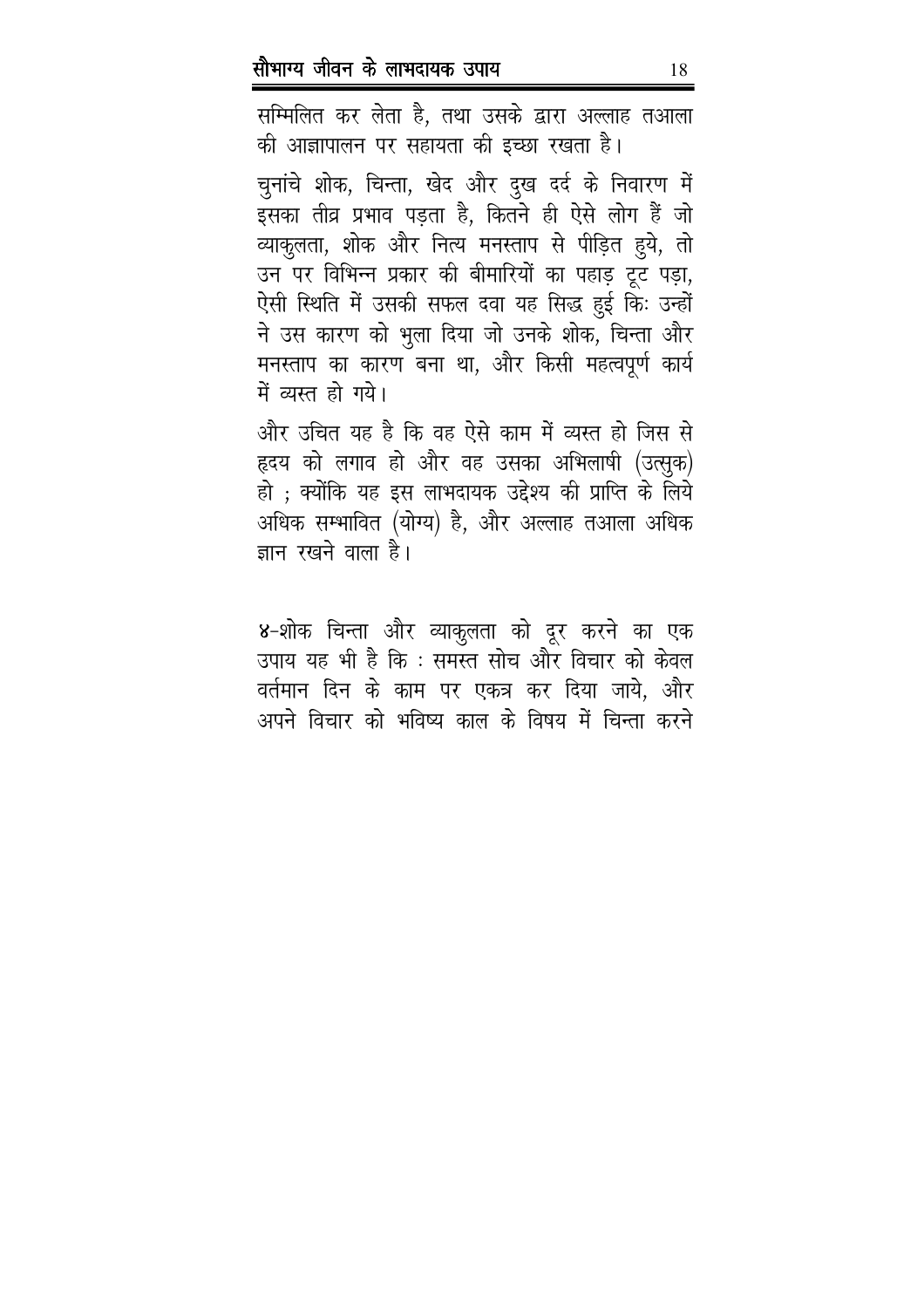और भूत काल पर खेद प्रकट करने से काट दिया जाये। इसी कारण नबी ﷺ शोक, चिन्ता और खेद से अल्लाह तआला का शरण मांगा करते थे (जैसा कि उस हदीस में है जिसे बुख़ारी व मुस्लिम ने रिवायत किया है), "ह़ज़्न" अर्थात शोक और दुख़ बीती हुई चीज़ों पर होता है जिनका लौटाना और छतिपूर्ति करना असम्भव होता है। और "हम्म" अर्थात खेद और मनस्ताप भविष्य में किसी चीज़ से भय के कारण उत्पन्न होता है। अतः मनुष्य को चाहिये कि वह वर्तमानवादी बना रहे (भविष्य की चिन्ता न करे), अपना सम्पूर्ण प्रयास और संघर्ष अपने वर्तमान समय और दिन को सुधारने में व्यय करे ; क्योंकि उस पर हृदय को जमाना कार्यों की पूर्ति का कारण है, और उसके द्वारा मनुष्य शोक और खेद से तसल्ली (सांत्वना, ढारस) प्राप्त करता है।

नबी ﷺ जब कोई दुआ (र्प्राथना) करते या अपनी उम्मत को किसी दुआ का निर्देश देते तो आप ﷺ -अल्लाह तआला से सहायता मांगने और उसकी अनुकम्पा की आशा रखने के साथ साथ- जिस चीज़ की प्राप्ति के लिये वह दुआ करता था उसकी प्राप्ति को निश्चित बनाने, तथा जिस चीज़ को टालने के लिए दुआ करता था उसे परित्याग करने में प्रयास, संघर्ष और उद्यम करने पर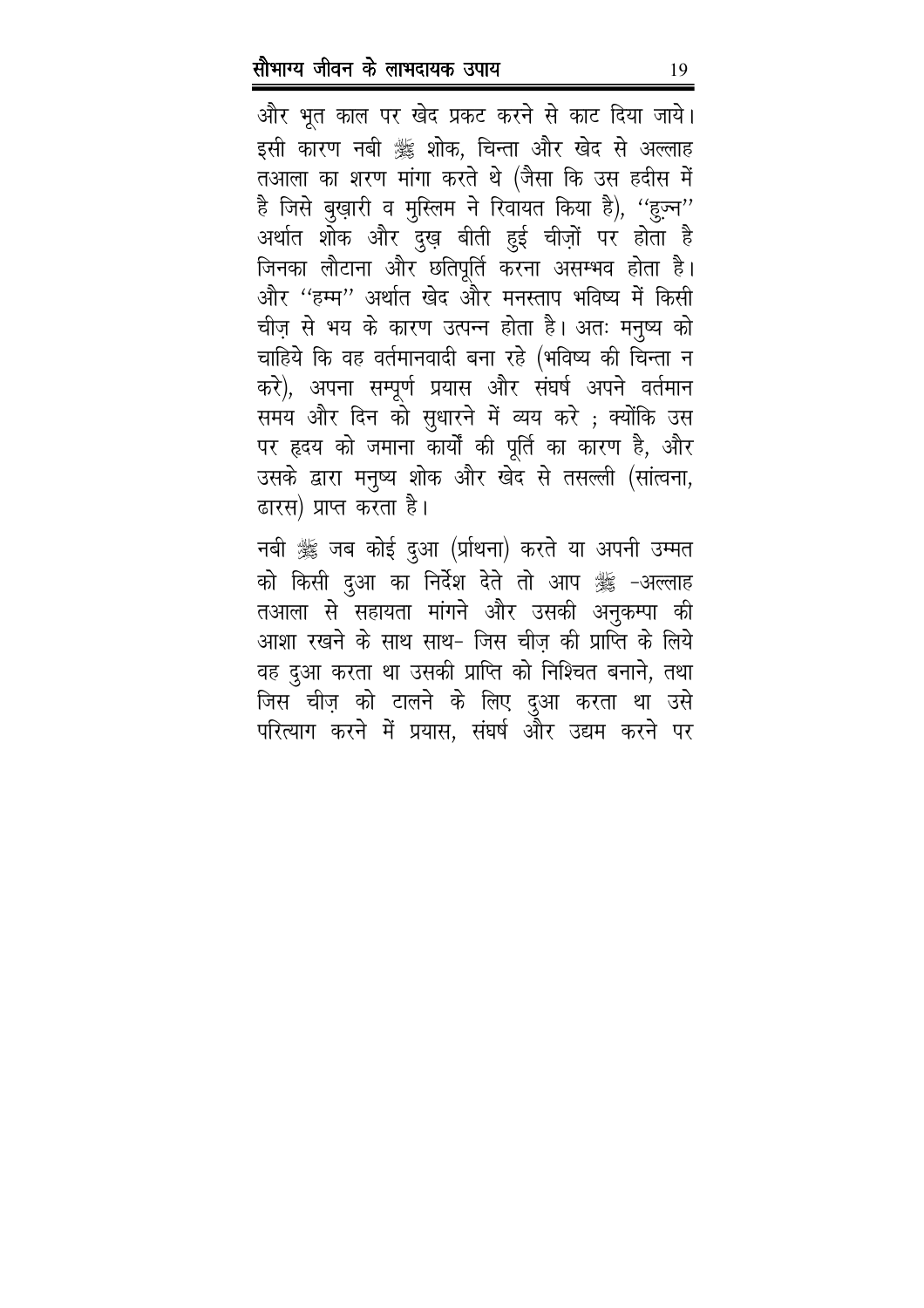उभारते और बल देते थे ; क्योंकि प्रार्थना, कार्य के साथ होती है (होनी चाहिये), अतः बन्दे को चाहिए कि उन चीजों के लिए प्रयास करता रहे जो उस के लिए लोक और प्रलोक में लाभकारक हों, और अपने पालनहार से अपने उद्देश्य की सफलता के लिये याचना करे, और उस पर अल्लाह तआला से सहायता मांगे। जैसा कि आप ﷺ का फरमान है:

((احرص على ما ينفعك واستعن بالله ولا تعجز، وإذا أصابك شيء فلا تقل: لو أني فعلت كذا، كان كذا وكذا، ولكن قل: قدر الله وما شاء فعل، فإن لو تفتح عمل الشيطان)) ارواه مسلم].

"अपनी लाभ की चीज़ों के इच्छुक बनो, अल्लाह तआला से सहायता मांगो और विवश्ता प्रकट न करो (बेबस होकर न बैठो)। यदि आप को कोई विपत्ति पहुंचे तो यह न कहो कि: यदि मैं ऐसा किया होता तो ऐसा और ऐसा होता। बल्कि यह कहो किः(فَعَلَ) होता। बल्कि यह कहो कि अल्लाह तआा ने ऐसा ही भाग्य में लिख रखा था और वह जो चाहे करे; क्योंकि 'यदि' (अगर) शैतान के कार्य का द्वार खोलता है।" (मुस्लिम)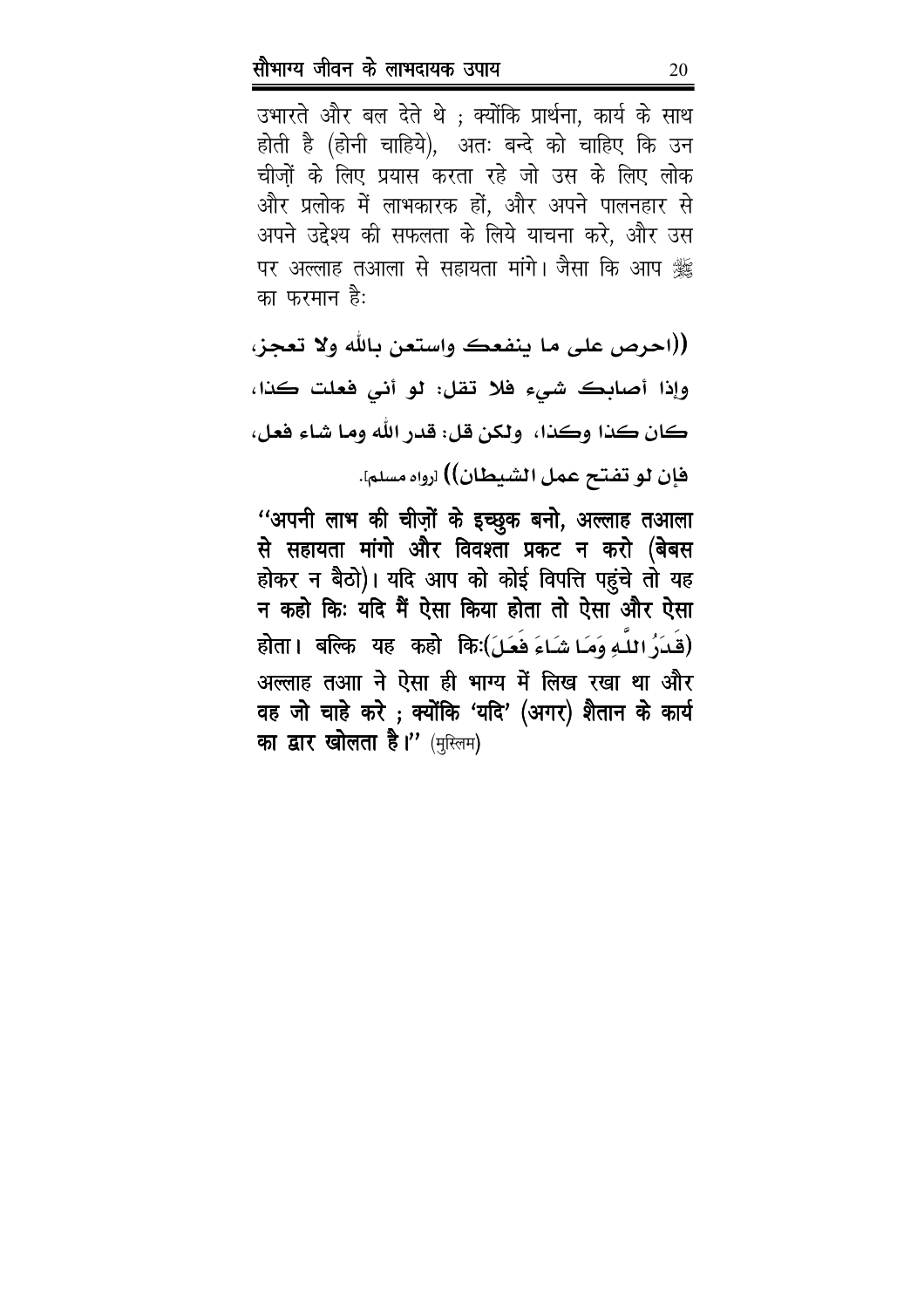उक्त हदीस में आप ﷺ ने दो चीज़ों को एकत्र कर दिया है : प्रत्येक अवस्था में लाभदायक चीज़ों का इच्छुक और लालसी होना, अल्लाह तआला से सहायता मांगना और विवशता का शिकार न होना जो कि हानिकारक आलस्य है। तथा बीती हुई घटित चीज़ों के सामने आत्मसमर्पण करना और अल्लाह तआला की आज्ञां और भाग्य का मुशाहदा करना।

तथा समस्त चीज़ों का दो भाग किया है : एक भाग वह है जिसका प्राप्त करना अथवा उस में से सम्भावित चीज का प्राप्त करना, या उसको टालना अथवा उसको कम (न्यून) करना मनुष्य के लिए सम्भव है, ऐसी चीज़ों में व्यक्ति अपना प्रयास और संघर्ष जारी रखे गा और अपने माबूद (पूज्य) से सहायता मांगे गा। और दूसरा भाग वह है जिस में यह सब सम्भव नहीं है, ऐसी चीज़ों के प्रति आदमी सन्तुष्टि, प्रसन्नता तथा स्वीकृति व्यक्त करेगा। और इस में कोई सन्देह नहीं कि इस नियम का विचार (रिआयत) करना आनन्द की प्राप्ति, तथा शोक और खेद की समाप्ति का कारण है।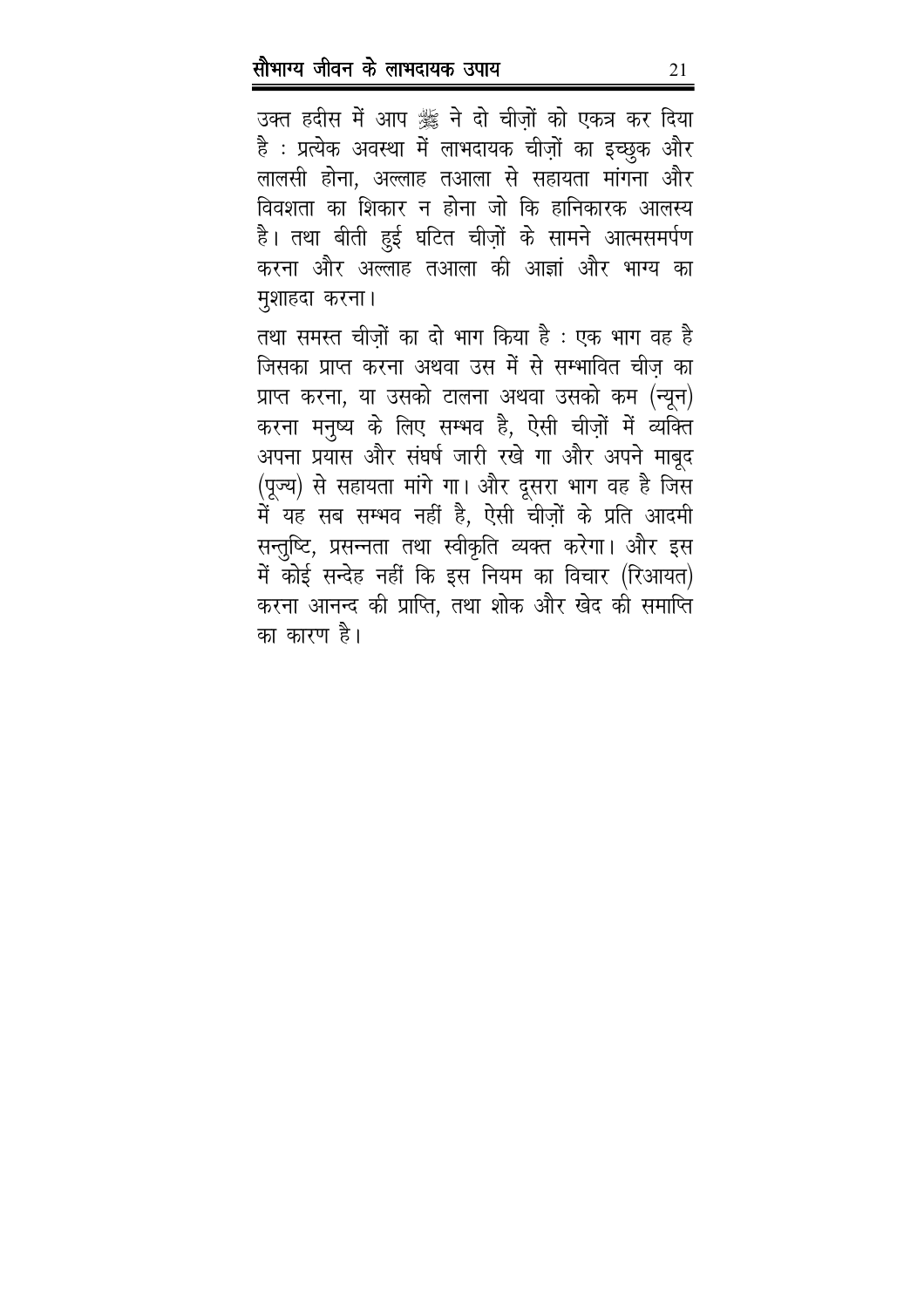**RETHES? THE** 

**५**- प्रफुल्लता और संतोष के महान कारणों में से : ((अधिक से अधिक अल्लाह तआला का ज़िक्र (स्मरण) करना)) भी है ; क्योंकि प्रफुल्लता और संतोष, तथा शोक और चिन्ता के निवारण में इसका अनोखा (अनूठा) प्रभाव पड़ता है। अल्लाह तआला का फरमान है:

﴿ أَلا بِنِكْرِ اللَّهِ تَطْمَئِنُّ الْقُلُوبُ﴾ [الرعد: ٢٨].

''याद रखो अल्लाह के स्मरण (ज़िक्र) से ही दिलों को संतुष्टि प्राप्त होती है।" (सूरतुर-रअद: २८)

अल्लाह के ज़िक्र का इस उद्देश्य की प्राप्ति में व्यापक प्रभाव है ; उसके ज़िक्र की विशेषता के कारण और इस कारण भी कि बन्दे को उस के पुण्य और बदले की आशा होती है।

**६**- इसी प्रकार अल्लाह तआला की ज़ाहिरी (प्रत्यक्ष) और बाति़नी (प्रोक्ष) नेमतों (उपहारों और अनुकम्पाओं) का वर्णन और चर्चा करना भी है। क्योंकि उसकी नेमतों को जानने व पहचानने और उनका वर्णन और चर्चा करने से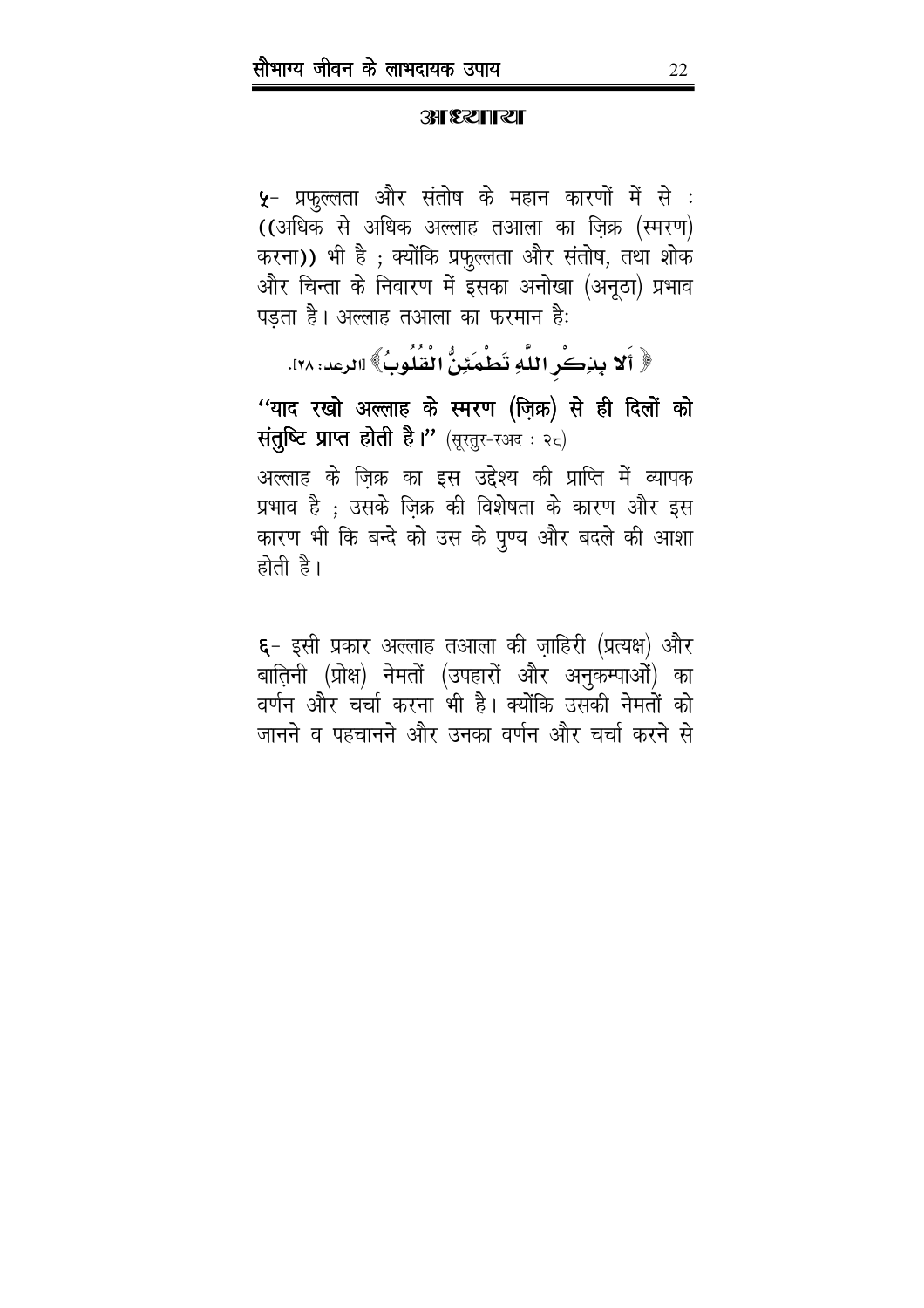अल्लाह तआला शोक और खेद को टाल देता है, और यह बन्दे को शुक्र (कृतज्ञता) पर उभारती और प्रेरित करती है जो कि सब से ऊंचा और सर्वश्रेष्ठ पद है, यहाँ तक कि यदि बन्दा निर्धनता या बीमारी की दशा या इनके अतिरिक्त भिन्न प्रकार की विपत्तियों में ग्रस्त ही क्यों न हो। क्योंकि जब वह अल्लाह तआला की अनगिन्त और असंख्य नेमतों और उपकारों के बीच, तथा उसको जो आपत्ति पहुंची है उसके बीच तुलना करता है तो नेमतों की अपेक्षा आपत्ति का कोई अनुपात नहीं होता।

अपितु अल्लाह अताला जब बन्दे का अप्रिय और घृनास्पद चीज़ों तथा विपत्तियों के द्वारा परीक्षा करता है, और वह (बन्दा) उस में धैर्य, प्रसन्नता और स्वीकृति का कर्तव्य पूरा करता है, तो उसका बल (तीव्रता) कम होजाता है, उसका भार (बोझ) हल्का होजाता है, और आदमी का उसके पुण्य और प्रतिफल का विचार करना और धैर्य तथा प्रसन्नता के कर्तव्य को पूरा करते हुये अल्लाह तआला की इबादत (उपासना) करना, कटु और कड़वी (अप्रिय) चीज़ों को मधुर बना देता है, और उसके प्रतिफल की मधुरता उसके धैर्य की कटुता और कड़वाहट को मिटा देती है।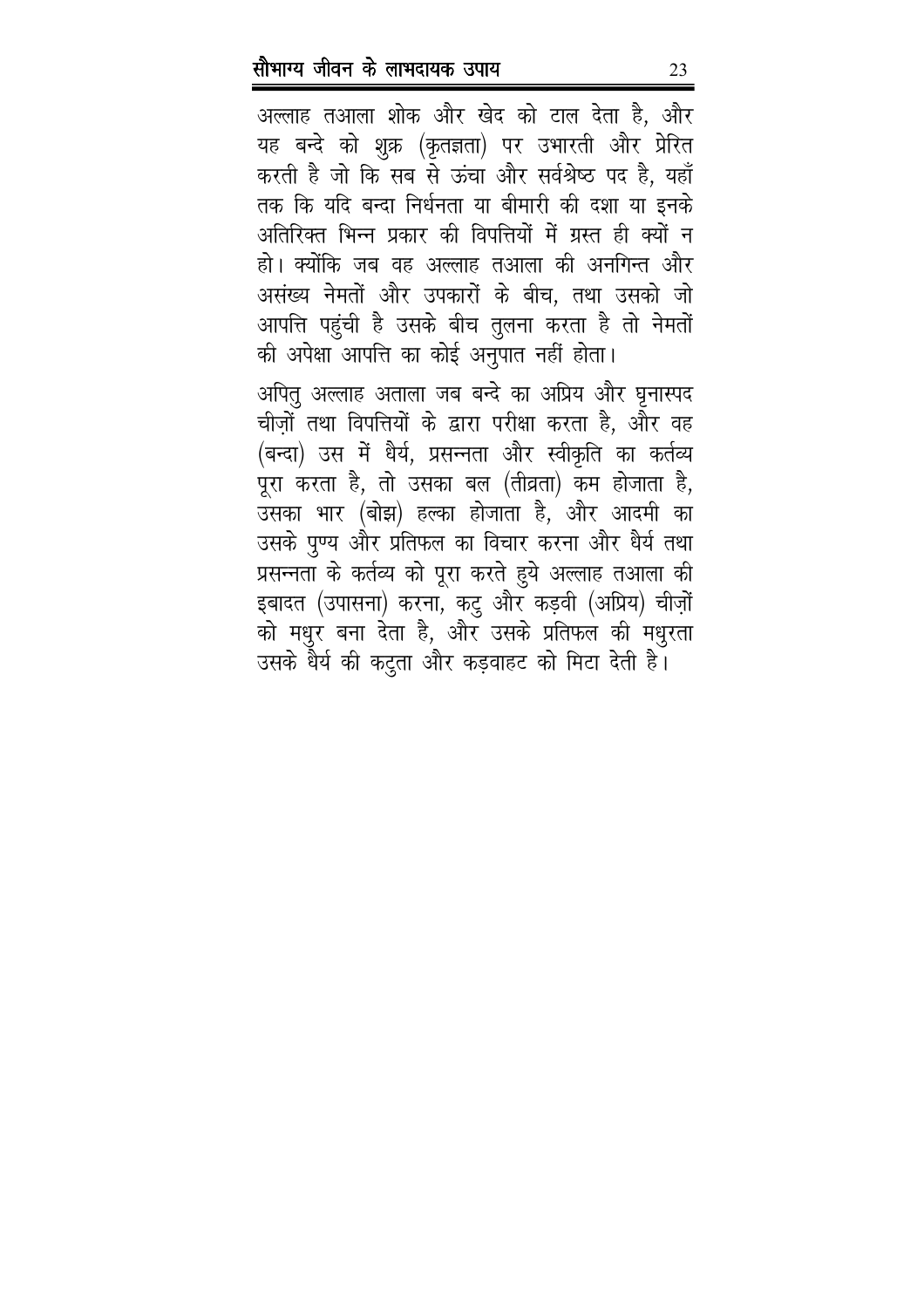७- इस स्थान पर सर्वाधिक लाभदायक चीज़ों में से: उस निर्देश का प्रयोग भी है जिसको नबी ﷺ ने सहीह हदीस के अन्दर बतलाया है, आप ﷺ ने फरमायाः

((انظروا إلى من هو أسفل منكم ولا تنظروا إلى من هو فوقكم؛ فإنه أجدر أن لا تزدروا نعمة الله عليكم)) ارواه البخاري ومسلم].

"जो व्यक्ति तुम से नीचे (कमतर) हो उस को देखो, उस व्यक्ति को न देखो जो तुम से ऊंचा (उत्तम और श्रेष्ठ) हो, क्योंकि ऐसा करना इस बात के अधिक योग्य है कि तुम अपने ऊपर अल्लाह तआला की नेमतों और उपकारों का अपमान न करो।" (बुख़ारी और मुस्लिम)

क्योंकि जब मनुष्य इस महान दृष्य को अपनी आँखों के सामने रखे गा. तो वह स्वयं को शान्ति और उस से संबंधित चीज़ों में, तथा जीविका और उस से संलगित चीज़ों में बहुत लोगों से उत्तम और श्रेष्ठ पाये गा, यद्यपि उसकी दुर्दशा कैसी भी हो, इस प्रकार उसकी व्याकुलता, शोक और खेद समाप्त हो जाता है, और अल्लाह तआला की उन नेमतों पर उसकी प्रसन्नता तथा हर्ष और उल्लास बढ़ जाता है जिस में उसे अपने अतिरिक्त दूसरे उन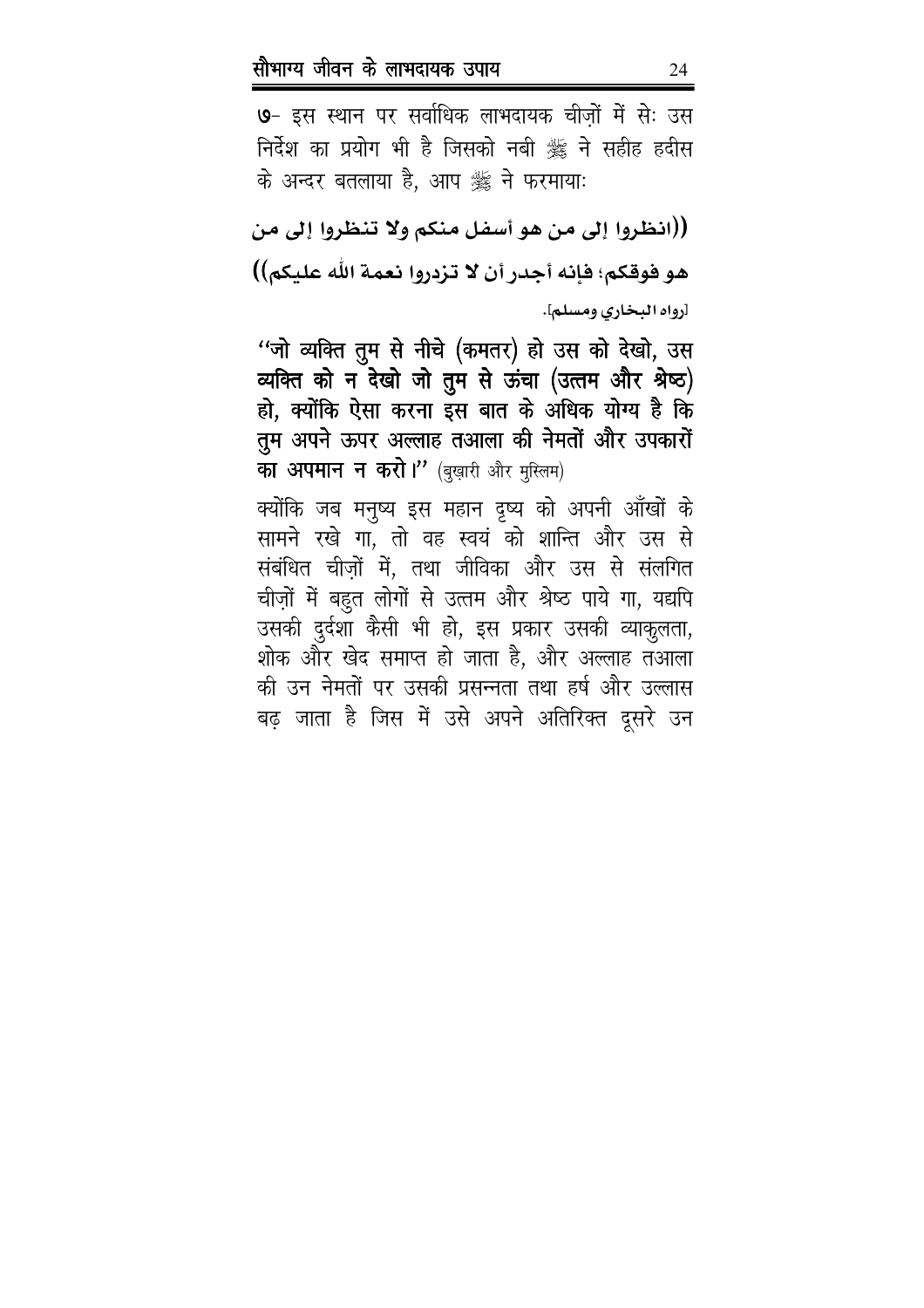लोगों पर विशेषता और श्रेष्ठता प्राप्त है जो उसमें उस से कमतर हैं।

और जितना ही अधिक मनुष्य अल्लाह तआला की ज़ाहिरी (प्रत्यक्ष) और बाति़नी (प्रोक्ष), सांसारिक और धार्मिक नेमतों और अनुकम्पाओं में चिंतन और विचार करेगा, वह देखे गा कि उसके प्रभु ने उसे बहुत अधिक भलाई और कल्याण प्रदान किया है और उस से अनेक बुराईयों (दुष्टियों) को दूर कर दिया है। और निःसन्देह यह शोक और खेद को समाप्त कर देता है और प्रसन्नता और आनन्द का कारण बनता है।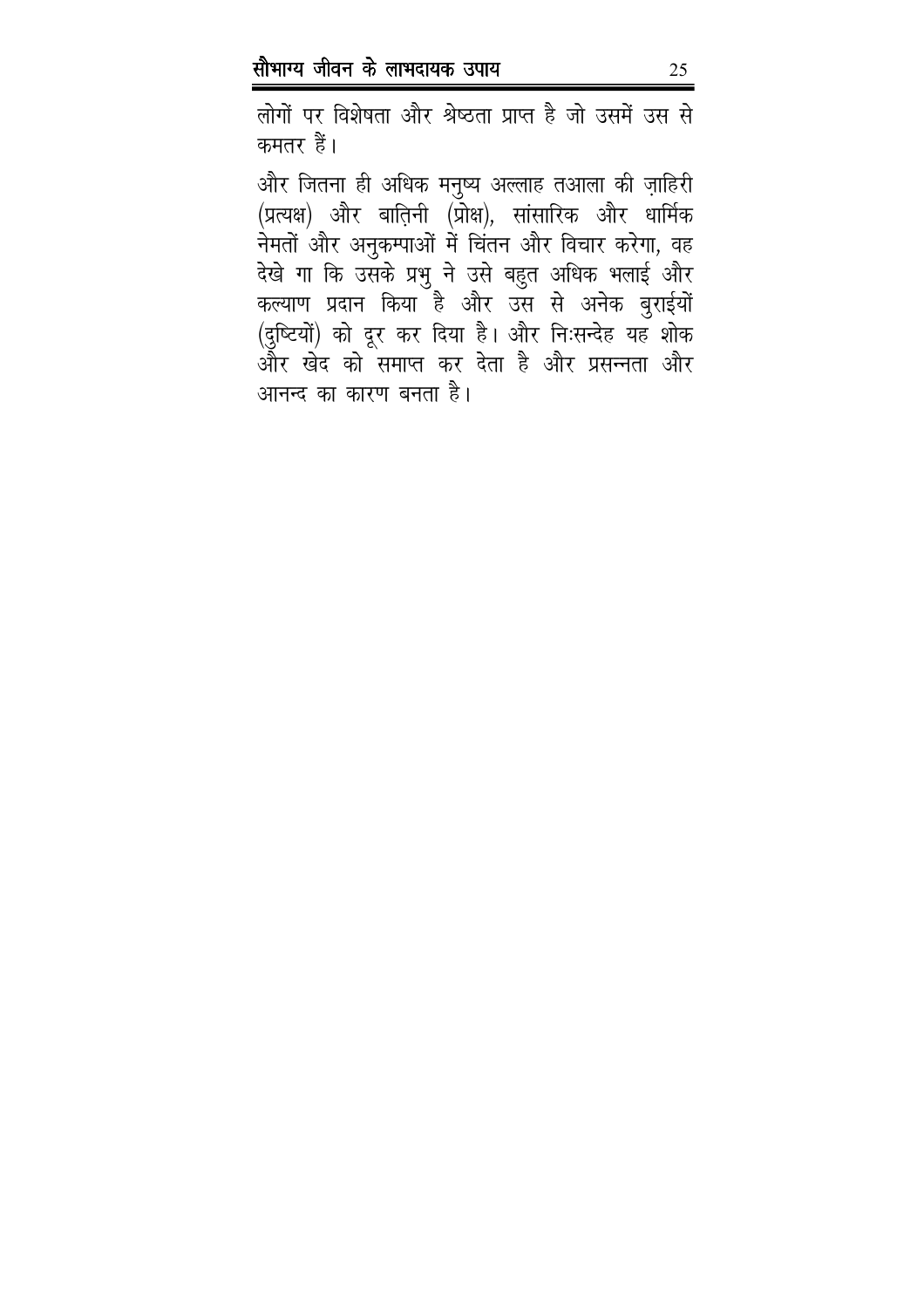**RETHES 3 113** 

<del>c</del>- आनन्द प्रदान करने वाले तथा शोक और खेद को समाप्त करने वाले कारणों में से : शोक और खेद को उत्पन्न करने वाले कारणों के निवारण तथा आनन्द उत्पन्न करने वाले कारणों की प्राप्ति के लिये संघर्ष और प्रयास करना भी है, और वह इस प्रकार कि आदमी अपने ऊपर बीती हुई उन अप्रिय और घृनास्पद चीज़ों को भुला दे जिनका लौटाना सम्भव नहीं है, और इस बात से अवगत हो जाए कि ऐसी चीजों के विषय में चिंता करना निरर्थक और असम्भव है, और ऐसा करना मूर्खता और पागलपन है। अतः ऐसी चीजो में चिंतन करने से अपने हृदय से संघर्ष करे, तथा भविष्य जीवन में जिस निर्धनता या भय या इनके अतिरिक्त अन्य अप्रिय चीज़ों के घटने की वह कल्पना कर रहा है उसके विषय में व्याकुल और चिंतित होने से अपने हृदय से संघर्ष करें। और वह इस बात को जान ले कि भविष्य में घटने वाली भलाईयाँ और बुराईयाँ, आशायें और वेदनायें (तकलीफें) अज्ञात हैं, और यह समस्त चीज़ें सर्वशक्तिवान और विज्ञाता (हिक्मत वाले) अल्लाह के हाथ में हैं, मनुष्य के हाथ में उन में से कोई भी चीज़ नहीं है सिवाय इस बात के कि वह उसकी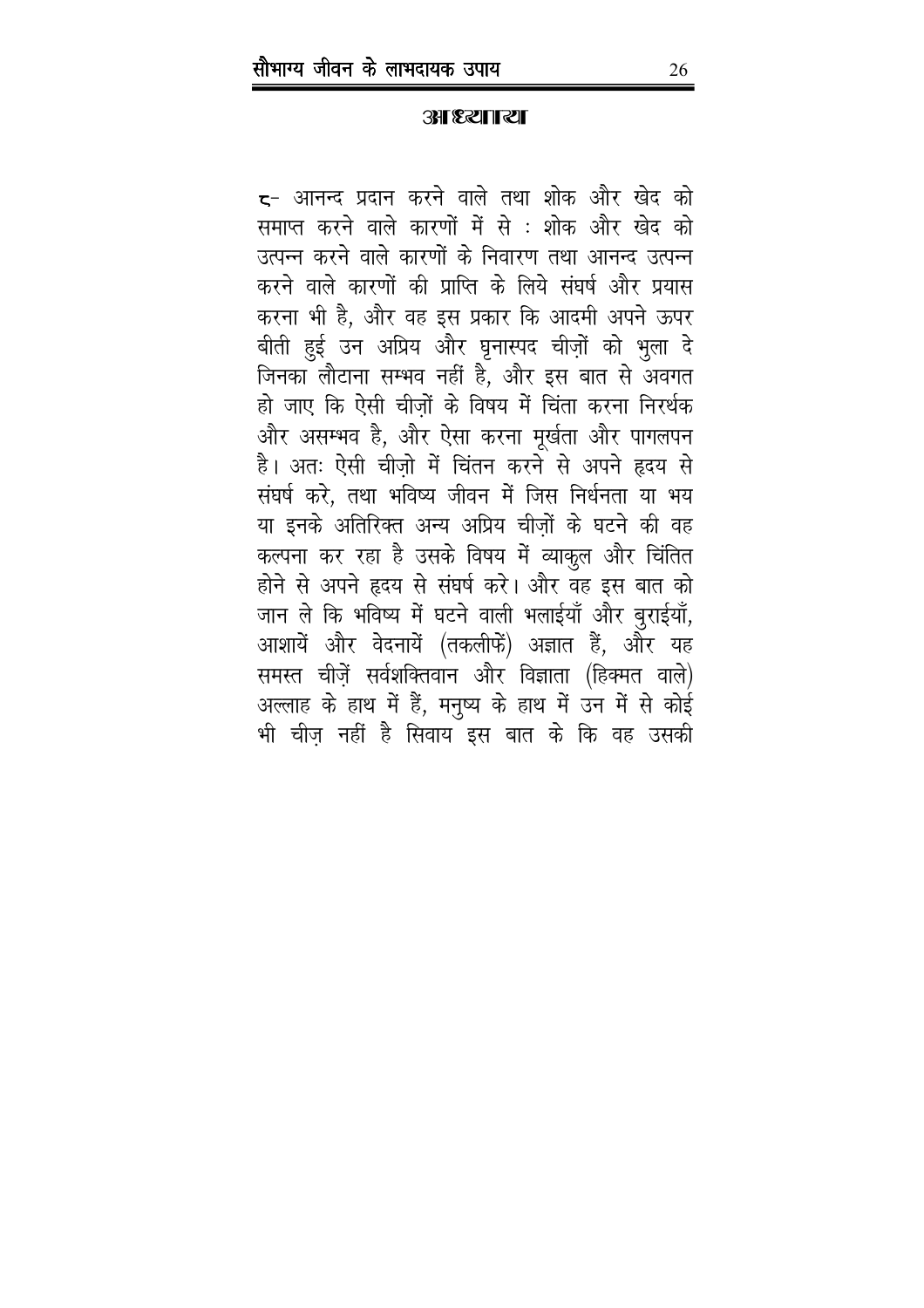भलाईयों को प्राप्त करने और उसकी हानियों का निवारण करने का प्रयास करे। और बन्दे को यह बात जान लेना चाहिये कि यदि वह अपने भविष्य के विषय में व्याकुल होने से अपनी चिन्ता त्याग दे, और उसको सुधारने में अपने प्रभु (अल्लाह) पर भरोसा रखे और उस पर सन्तुष्ट होजाये, अगर वह ऐसा कर लेगा तो उसका हृदय सन्तुष्ट हो जाये गा, उसकी स्थिति सुधर जायेगी और उसकी व्याकुलता और शोक चिन्ता दूर हो जाये गी।

£- भविष्य की बातों को ध्यान में रखने में सर्वाधिक लाभकारक चीज़ों में से इस दुआ का प्रयोग है जिसके द्वारा नबी ﷺ प्रार्थना किया करते थे:

(( اللـهم أصـلح لـي ديـني الـذي هـو عـصمة أمـري، وأصـلح لـي دنيـاي الـتي فيهـا معاشـي، وأصـلح لـي آخرتي التي إليها معـادي، واجعـل الحيـاة زيـادة لـي في كل خير، والموت راحة لي من كل شر)) ارواه مسلم].

"ऐ अल्लाह मेरे लिए मेरे धर्म को सुधार दे जो कि मेरे मामले का बचाव है, और मेरे लिए मेरे संसार को सुधार दे जिसके अन्दर मेरी जीविका (रहन-सहन) है, और मेरे लिए मेरी आख़िरत (प्रलोक) को सुधार दे जिसकी ओर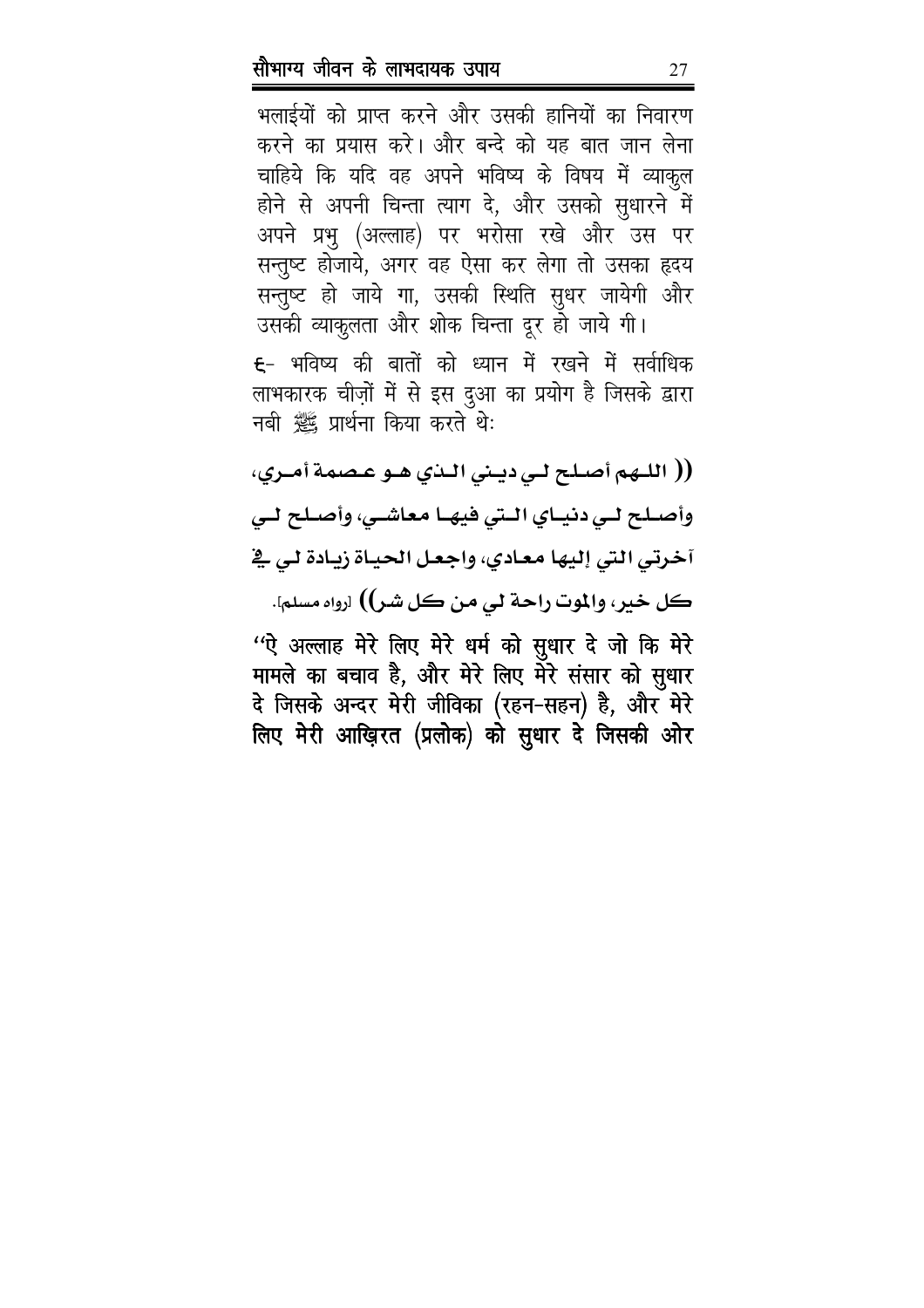मुझे लौटना है, मेरे लिए जीवन को प्रत्येक भलाई में वृद्धि का कारण बना दे, तथा मृत्यु को मेरे लिए प्रत्येक बुराई से मुक्ति का कारण बना दे।" (मुस्लिम)

इसी प्रकार आप ﷺ की यह दुआ भी है:

(( اللهم رحمتك أرجو فلا تكلني إلى نفسي طرفة عـــين، وأصـــلـح لـــي شـــأني كلــــه، لا إلـــه إلا أنـــت)) [رواه أبو داود بإسناد صحيح].

''ऐ अल्लाह ! मैं तेरी ही रह्मत (कृपा) की आशा रखता हूँ, अतः तू मुझे एक पलक झपकने के बराबर भी मेरे नफ्स (आत्मा) के हवाले न कर, और मेरे लिए मेरे सारे कार्य सुधार दे, तेरे अतिरिक्त कोई (वास्तविक) उपास्य **नहीं है।** (इस हदीस को अबु दाऊद ने सहीह सनद के साथ रिवायत किया है)

जब बन्दा उपस्थित हृदय और सच्ची नियत के साथ यह दुआा करेगा जिसके अन्दर उसके धार्मिक और सांसारिक .<br>भविष्य की भलाई (सुधार और कल्याण) है, साथ ही साथ उसको साकार करने वाली चीज में संघर्ष करेगा, तो अल्लाह तआला उसके लिये उस चीज़ को साकार और सम्पन्न कर देगा जिसके लिये उसने दुआ की है, और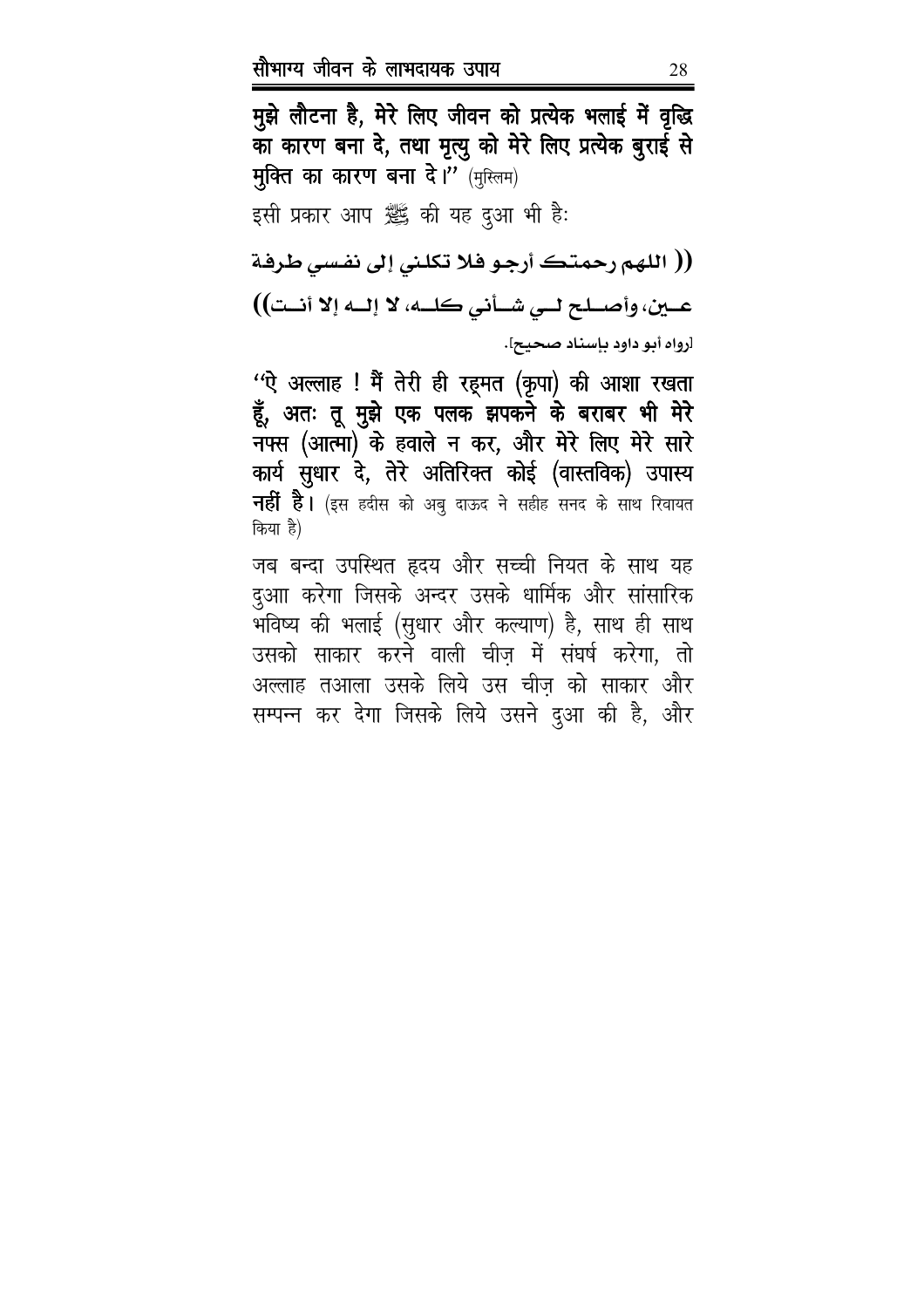जिस की आशा की है और जिसके लिये कार्य किया है, तथा उसका शोक और चिन्ता, आनन्द और प्रसन्नता में परिवर्तित हो जाये गा।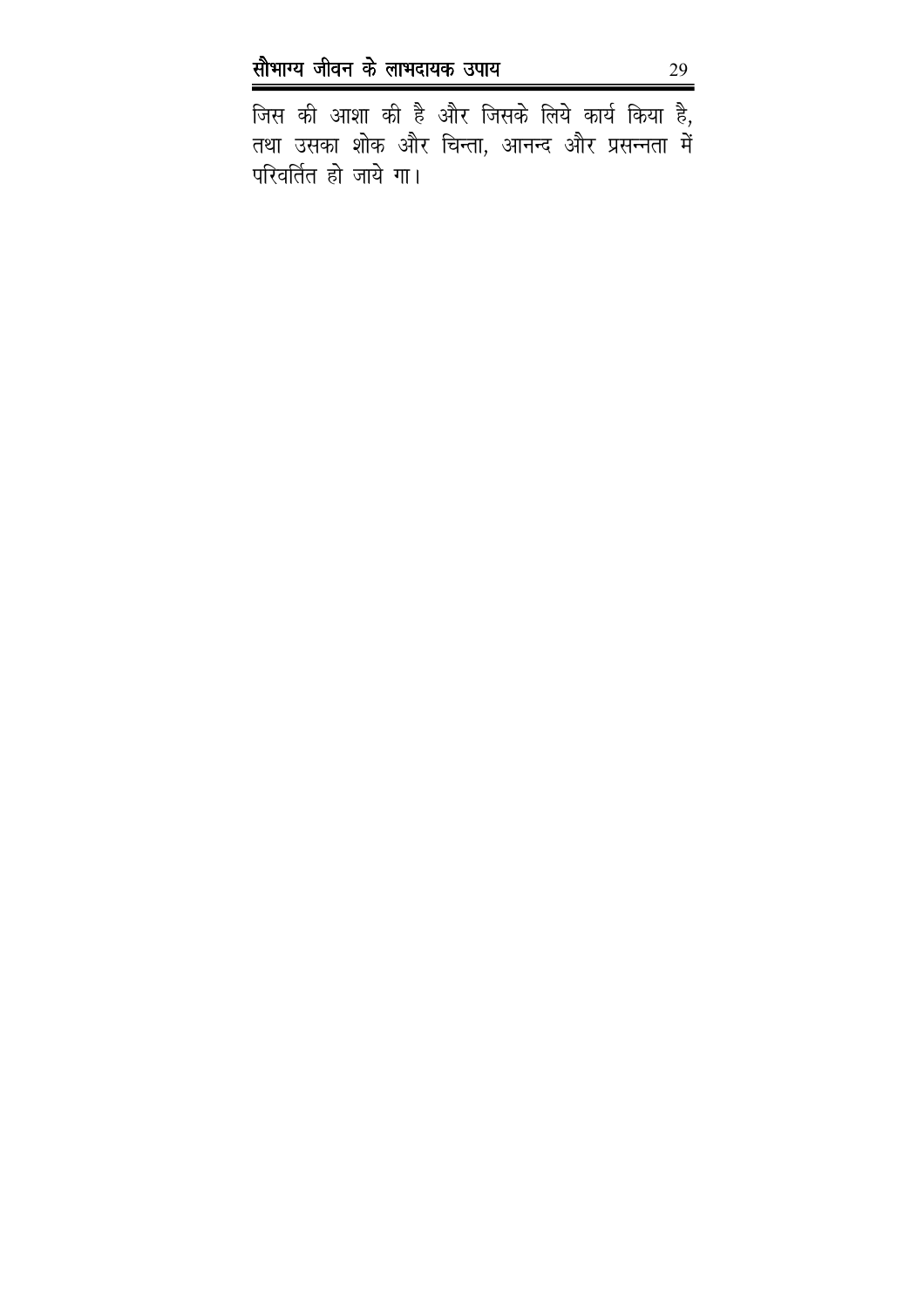**RETHES? THE** 

90- जब व्यक्ति विपत्ति ग्रस्त हो तो व्याकुलता, शोक और चिन्ता के निवारण के सर्वाधिक लाभदायक कारणों में से यह है कि उसको हल्का (निम्न) करने का प्रयास करे, और वह इस प्रकार कि मामले का अन्त जिन सम्भावनाओं पर होता है उन में से सब से दुष्ट सम्भावना का अनुमान लगाये, और उस पर अपने हृदय को तत्पर कर ले। यह करने के पश्चात उसे चाहिये कि यथासम्भव उस चीज़ को हल्का करने का प्रयास करे जिसका हल्का करना सम्भव हो। इस प्रकार इस तत्परता और लाभदायक प्रयास के द्वारा उसका शोक, चिन्ता और खेद समाप्त हो जायेगा, और उसका स्थान, लाभ प्राप्त करने तथा उन हानियों को दूर करने का प्रयास और संघर्ष ग्रहण कर लेगा जो मनुष्य के लिये उपलब्ध (या उसके बस में) है।

जब आदमी भय के कारणों, बीमारियों के कारणों और निर्धनता तथा अनेक प्रकार की प्रिय वस्तुओं की हीनता के कारणों से ग्रसित हो, तो उसे उन चीज़ों का सामना संतोष और उस पर, अपितु उस से भी अधिक कठोर सम्भावित चीज़ पर अपने हृदय को तत्पर करके करना चाहिए ; क्योंकि अप्रिय चीज़ों की सम्भावना पर हृदय को तैयार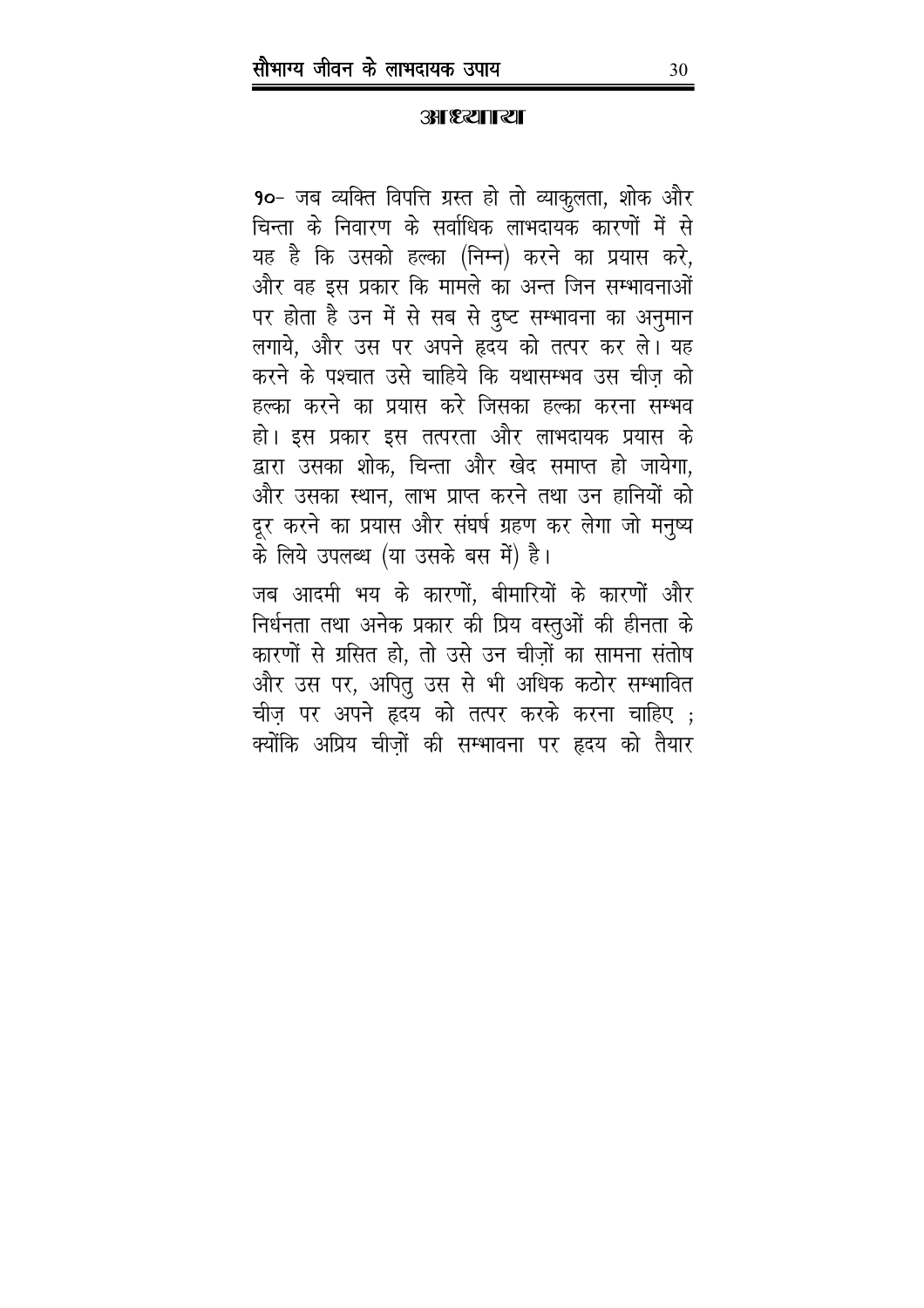करना उसको न्यून और कम कर देता है और उसकी तीव्रता को समाप्त कर देता है, विशेषकर जब वह यथाशक्ति अपने आप को उसके प्रतिरोध में व्यस्त कर दे, इस प्रकार उस के लिए लाभकारक प्रयास के साथ हृदय की तत्परता एकत्र हो जाती है जो उसके ध्यान को विपत्तियों के विषय में चिन्ता करने से हटा देती है, और वह अप्रिय चीज़ों का प्रतिरोध करने वाली अपनी शक्ति का नवीनीकरण करने पर अपने नफ्स से संधर्ष करता है, साथ ही साथ वह इन चीज़ों में अल्लाह तआला पर भरोसा और सुविश्वास रखता है।

इस में कोई सन्देह नहीं कि इन बातों का हर्ष व उल्लास और प्रफुल्लता की प्राप्ति में महान लाभ है, साथ ही आदमी सांसारिक और प्रालोकिक पुण्य और प्रतिफल की आशा रखता है, यह चीज़ मुशाहदा और अनुभव से सिद्ध है, और इसकी घटनायें, इसका अनुभव करने वालों के विषय में बहुत अधिक हैं।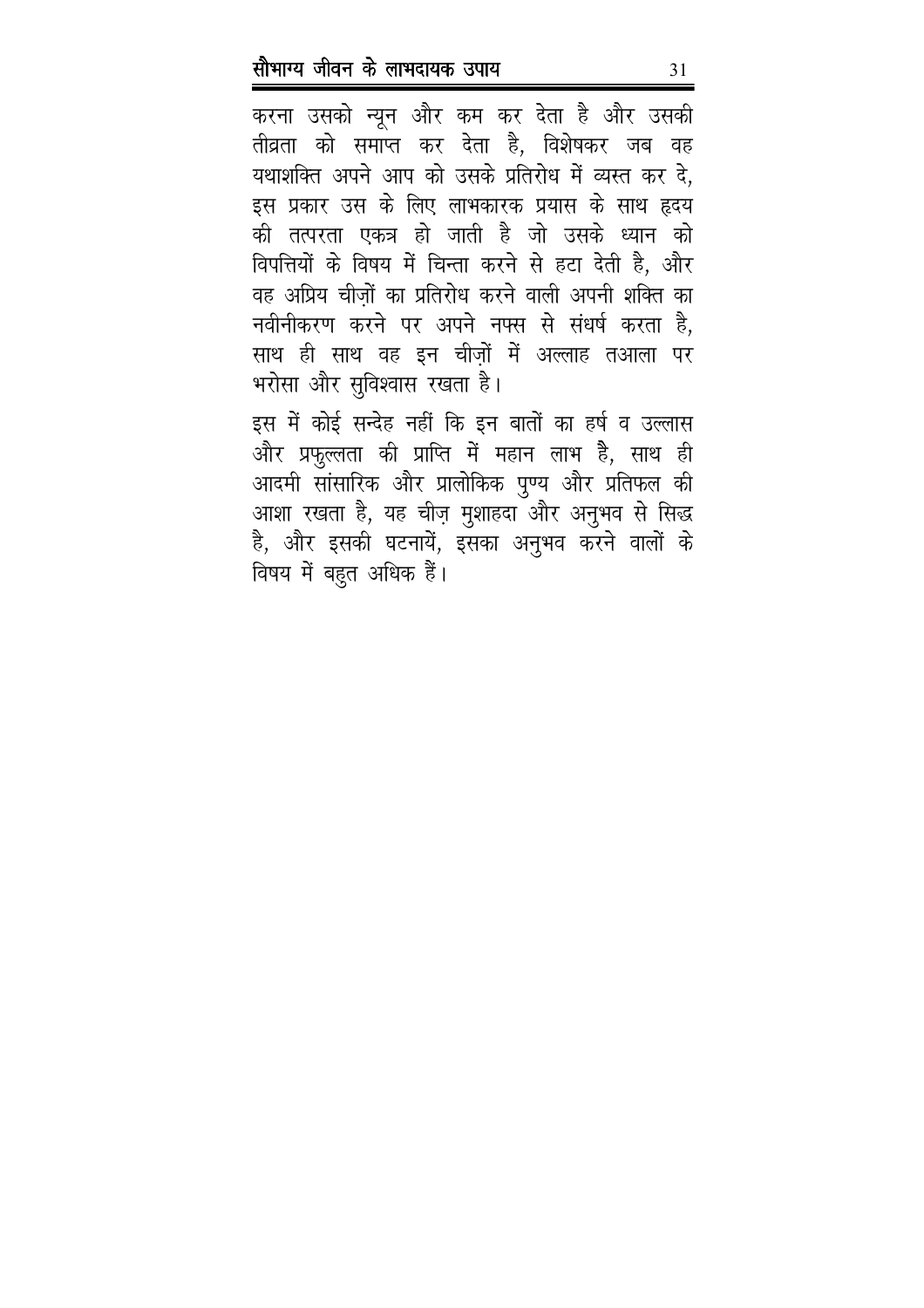**RETHES? THE** 

99- हार्दिक बीमारियों, अपितु शारीरिक बीमारियों का सबसे महान उपचार : हृदय की शक्ति और उन भ्रमों और कल्पनाओं से व्याकुल और प्रभावित न होना है जिन्हें दुष्ट चिन्ताएं जन्म देती हैं। क्योंकि मानव जब भ्रमों के सामने आत्म समर्पण कर देता है और उसका हृदय प्रभावशाली चीजों जैसे कि बीमारियों इत्यादि के भय से, तथा कष्टदायक कारणों से घबराहट और क्रोध से, और अप्रिय चीजों के घटने तथा प्रिय चीजों के विनाश की सम्भावना से संकुचित हो जाता है, तो यह उसे शोक, चिन्ता, खेद, हार्दिक तथा शारीरिक बीमारियों और मांसपेशियों के पतन से ग्रसित कर देता है, जिसके अनेक दुष्ट प्रभाव सामने आते हैं जिसके बहुल्य हानियों का लोगों ने मुशाहदा किया है।

9२- और जब भी हृदय अल्लाह तआला पर भरोसा करता है, और उस पर आश्रय लगाता है, और भ्रमों के समक्ष आत्म समर्पण नहीं करता है और न ही दुष्ट विचारों का उस पर अधिकार होता है, और अल्लाह पर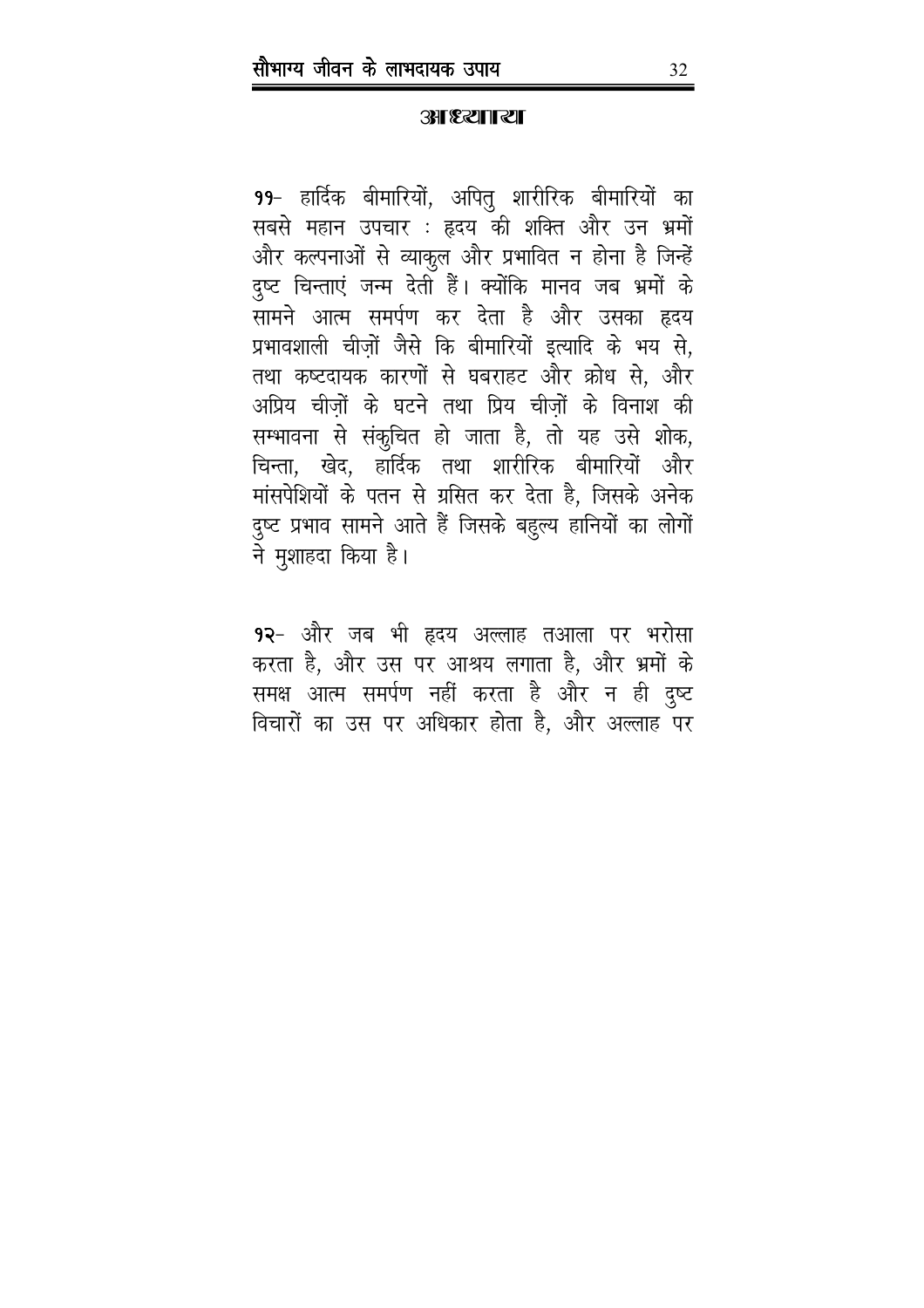विश्वास रखता है और उसकी अनुकम्पा की आशा रखता है, तो इसके कारण उसका शोक और चिन्ताऐं समाप्त होजाती हैं, और उसकी बहुत सी हार्दिक और शारीरिक बीमारियाँ दूर हो जाती हैं, और उसके हृदय को वह शक्ति, प्रफुल्लता और आनन्द प्राप्त होता है जिसका वर्णन करना असम्भव है। कितने ही हस्पताल भ्रमों और दुष्ट विचारों के रोगियों से भरे हुये हैं, कमज़ोरों की बात तो दूर, अधिकांश शक्तिशाली लोगों के दिलों पर भी इन बातों ने बहुत प्रभाव डाला है, और कितना ही मूर्खता और पागलपन का कारण बना है! और कुशल तथा स्वस्थ व्यक्ति वही है जिसे अल्लाह तआला शान्ति और कुशलता प्रदान करे और उसे अपनी आत्मा से संघर्ष करने का सामर्थ्य दे ताकि वह हृदय को शक्ति प्रदान करने वाले तथा व्याकुलता का निवारण करने वाले लाभदायक कारणों को प्राप्त कर सके। अल्लाह तालास का फ़रमान है:

﴿وَمَنْ يَتَوَكَّلْ عَلَى اللَّهِ فَهُوَ حَسَبُهُ﴾ الطلاق:٢:.

''और जो व्यक्ति अल्लाह पर भरोसा करेगा तो अल्लाह तआला उसके लिये पर्याप्त है।" (सूरतुत-तलाक़ः३) अर्थातः उसके लिये उसके धार्मिक और सांसारिक समस्त मामलों के लिए र्प्याप्त है।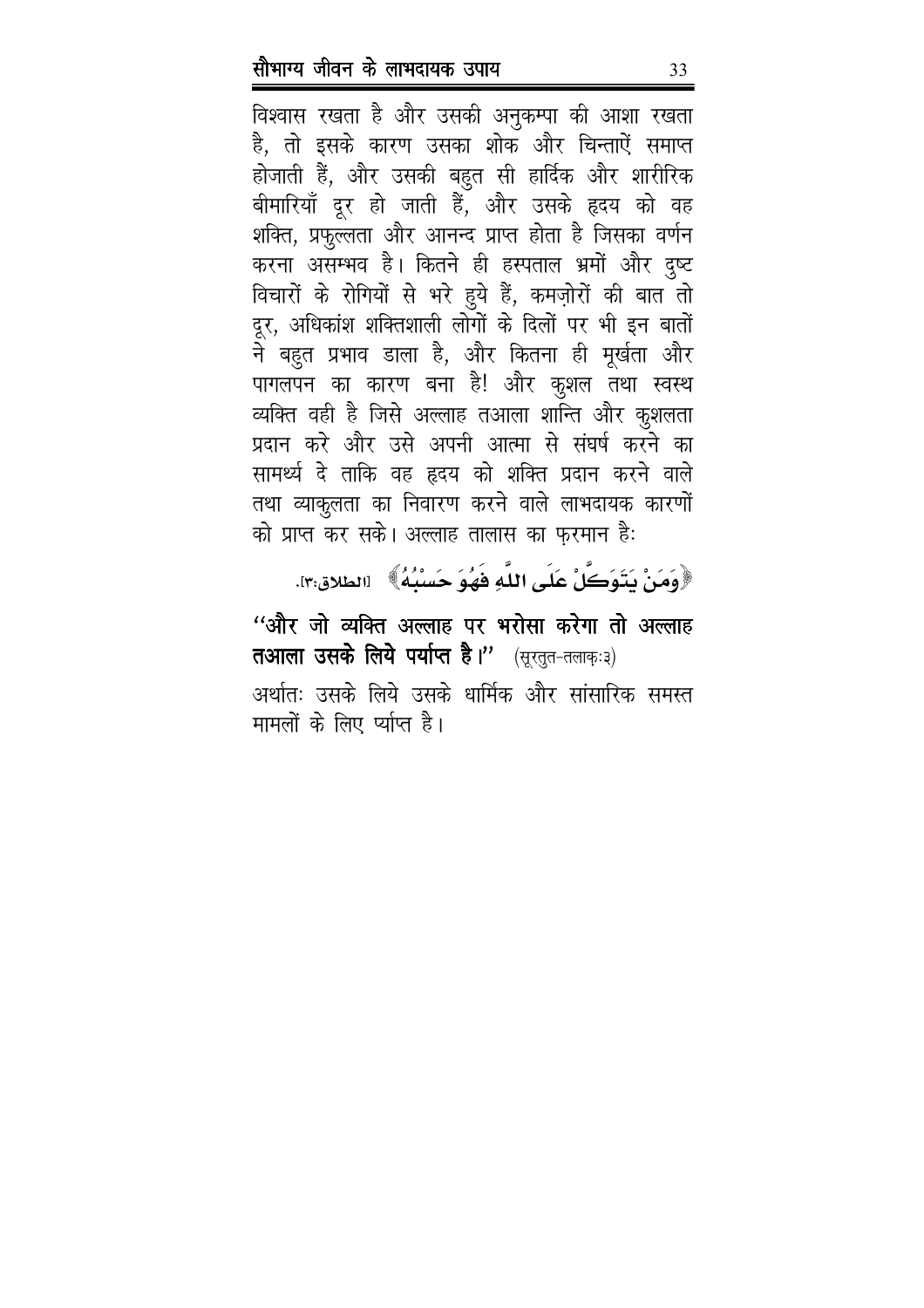अल्लाह तआला पर भरोसा रखने वाले का हृदय शक्तिशाली होता है, उस पर भ्रमों का कोई प्रभाव नहीं पड़ता, और न ही घटनाएँ उसे व्याकुल करती हैं ; क्योंकि उसे ज्ञात होता है कि ऐसा आत्म निर्बलता, कायरता और उस भय के कारण है जिसकी कोई वास्तविकता नहीं है, इसके साथ ही साथ उसे यह भी ज्ञात होता है कि अल्लाह तआला ने उस पर भरोसा रखने वाले के लिये सम्पूर्ण पर्याप्ति (किफ़ायत) की ज़मानत (गारन्टी) ली है, अतः वह अल्लाह पर भरोसा रखता है और उसके वायदे पर विश्वस्त होता है, सो उसका शोक और व्याकुलता समाप्त होजाती है, और उसकी कठिनाई सरलता में, उसका शोक और खेद प्रसन्नता में और उसका भय शान्ति में परिवर्तित हो जाता है। अतः हम अल्लाह तआला से कुशलता की याचना करते है, और उससे यह प्रार्थना करते हैं कि वह हमें अपनी कृपा से हृदय की शक्ति और सम्पूण तवक्कुल के साथ स्थिरता प्रदान करे जिसके पात्रों के लिये अल्लाह तआला ने प्रत्येक भलाई की, तथा प्रत्येक बुराई और हानि को दूर करने की गारण्टी दी है।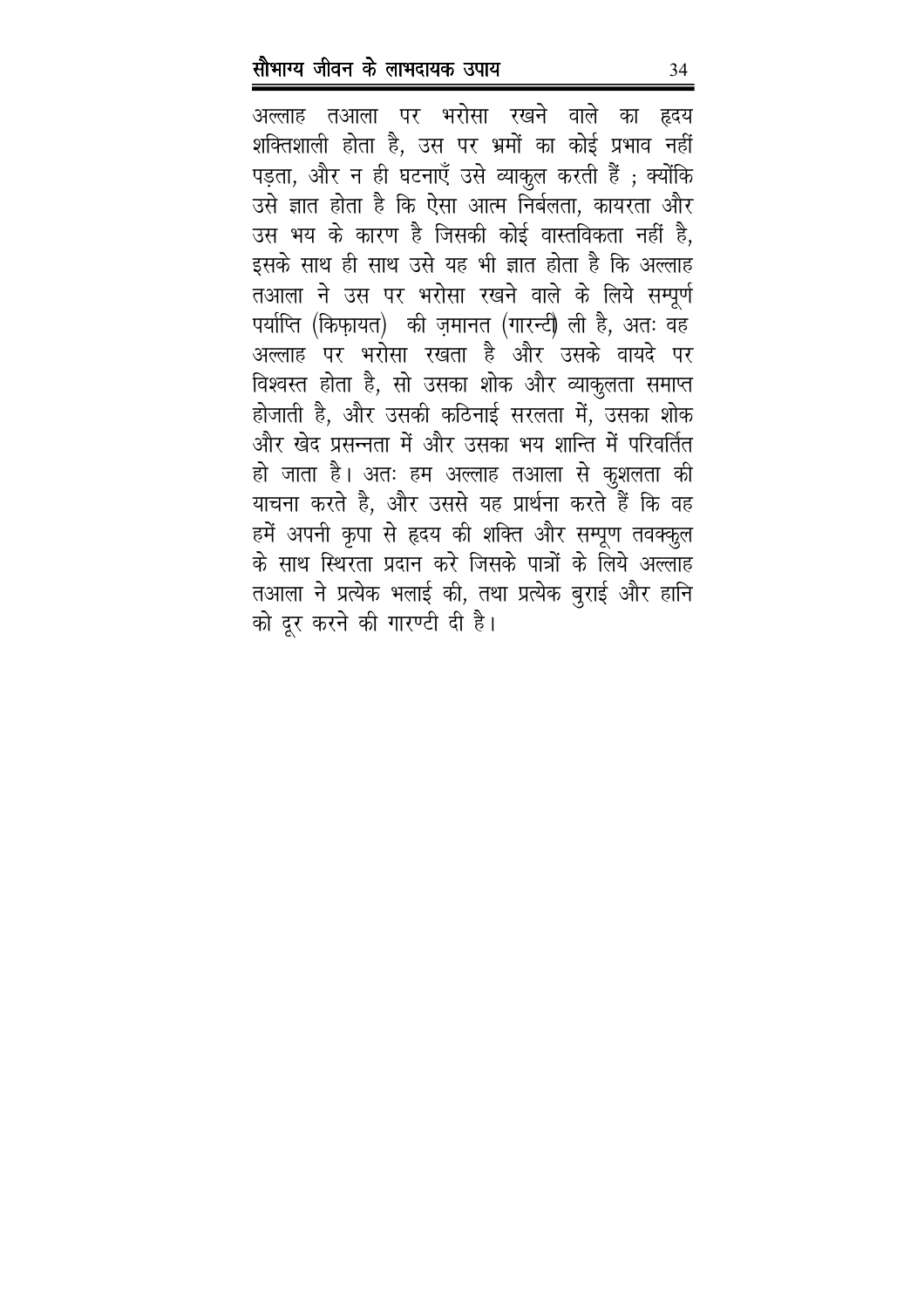**BURYAL STREET** 

93- नबी ﷺ के कथन:

(( لا يفرك مؤمن مؤمنـة، إن كـره منهـا خلقـا رضـي) منها خلقا آخر)) ارواه مسلم].

''कोई मोमिन पुरूष किसी मोमिन स्त्री से कपट (द्वेष) न रखे, यदि उसका कोई स्वभाव उसे अप्रिय हो, तो उसके किसी दूसरे स्वभाव से वह प्रसन्न हो जायेगा।" (मुस्लिम) के दो महान लाभ हैं:

**प्रथम लाभः** इस बात की ओर मार्गदर्शन कि पत्नी, निकटवर्ती, साथी, सम व्यवहार, और प्रत्येक उस व्यक्ति जिसके और आपके मध्य कोई संबंध और नाता है, उसके साथ किस प्रकार का व्यवहार (मामला) किया जाये, और उचित है कि आप स्वयं को इस बात के अनुकूल कर लें कि उसके अन्दर दोष (अवगुण) अथवा अभाव या किसी ऐसी बात का पाया जाना आवश्यक है जो आप को अप्रिय है, अतः जब आप कोई ऐसी चीज़ पायें तो इसके मध्य और आप पर जो घनिष्ठ संबंध बनाए रखना तथा प्रेम को स्थिर रखना अनिवार्य अथवा उचित है, उसके मध्य तुलना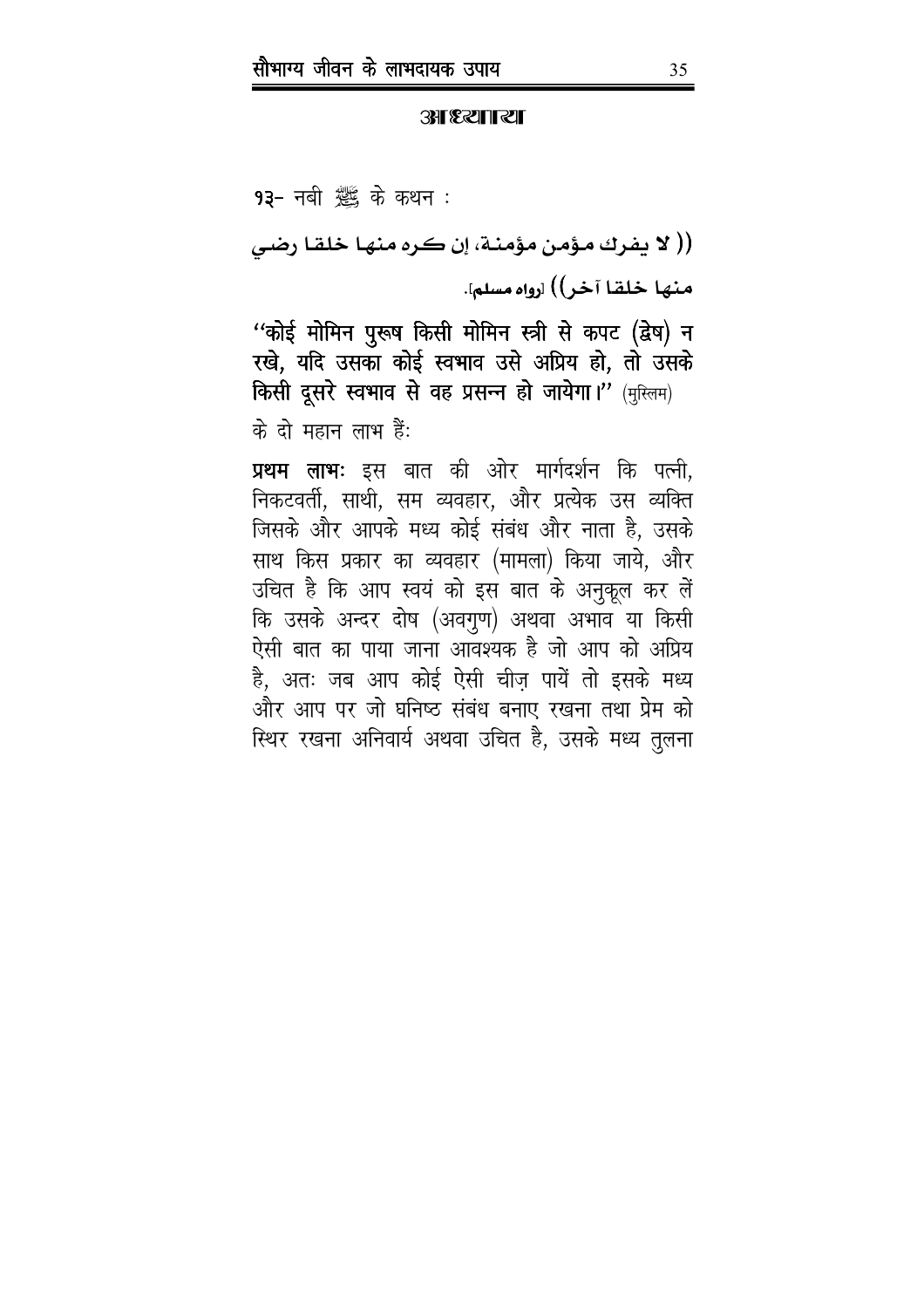करें, उसके अन्दर जो सामान्य और प्रमुख विशेषताएं और उद्देश्य हैं उसको ध्यान में रखते हुये। इस प्रकार अवगुणों से उपेक्षा करके और गुणों को सामने रख कर संगत और संबंध सदैव स्थिर रहेगा, और सम्पूर्ण प्रसन्नता और आनन्द प्राप्त होगा।

दूसरा लाभः शोक, चिन्ता और व्याकुलता का विनाश, विमलता व सत्यता की स्थिरता, ऐच्छिक और अनिवार्य अधिकारों की निरंतर पूर्ति और दोनों पक्षों के मध्य आनन्द का अनुभव। और जो व्यक्ति इससे मार्गदर्शन न प्राप्त करे जिसे नबी ﷺ ने वर्णन किया है, अपितु मामले को उलट दे और अवगुणों पर ध्यान रखे और गुणों और विशेषेताओं से उपेक्षा करे (आँखें चुराए), तो ऐसा व्यक्ति अवश्य व्याकुल और शोक ग्रस्त होगा, और उसके और उससे संबंध रखने वाले व्यक्ति के मध्य जो प्रेम है वह मलिन हो जायेगा, और अधिकतर हुकूक़ (अधिकार) जिनकी रक्षा करना (निभाना) उनमें से प्रत्येक पर अनिवार्य है, टुकड़े टुकड़े (नष्ट) हो जायेंगे।

अधिकांश महान साहस वाले लाोग विपत्तियों, दुर्घटनाओं और कष्टदायक चीज़ों के घटने के समय अपने आपको धैर्य और सन्तुष्टि पर तत्पर कर लेते हैं। किन्तु साधारण और तुच्छ चीज़ों पर व्याकुल और दुखी होजाते हैं, और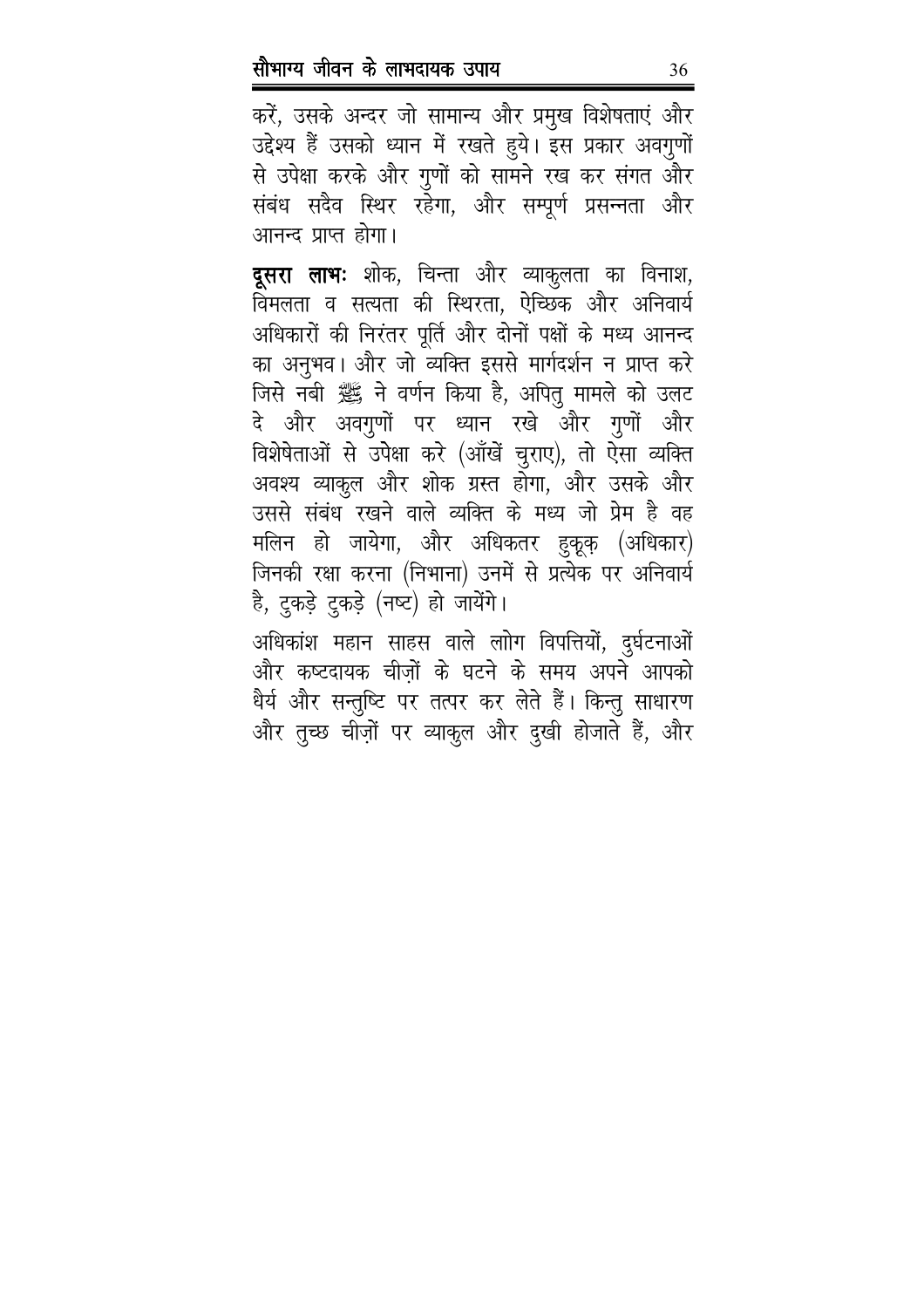विमलता मलिन होजाती है। इसका कारण यह है कि उन्हों ने बड़ी बड़ी चीज़ों के घटित होने पर अपने आपको तत्पर कर लिया, और छोटी छोटी चीजों के समय उसे छोड़ दिया। जिसके कारण उन्हें उससे हानि पहुँची और उनकी प्रसन्नता और आनन्द को प्रभावित किया। अतः बुद्धिमान व्यक्ति अपने आपको छोटी और बड़ी समस्त चीज़ों पर तत्पर करता है, और अल्लाह तआला से उस पर सहायता मांगता है, और उससे यह याचना करता है कि उसे पलक झपकने के समान भी उसके नफ्स (आत्मा) के हवाले न करे। उस समय उसके लिए छोटी छोटी चीज़ें सरल हो जायेंगी, जिस प्रकार कि उसके लिये बड़ी बड़ी चीज़ें सरल हो जाती हैं। और वह आत्मा की सन्तुष्टि और आश्वासन, कुशलता और आनन्द के साथ जीवन व्यतीत करता है।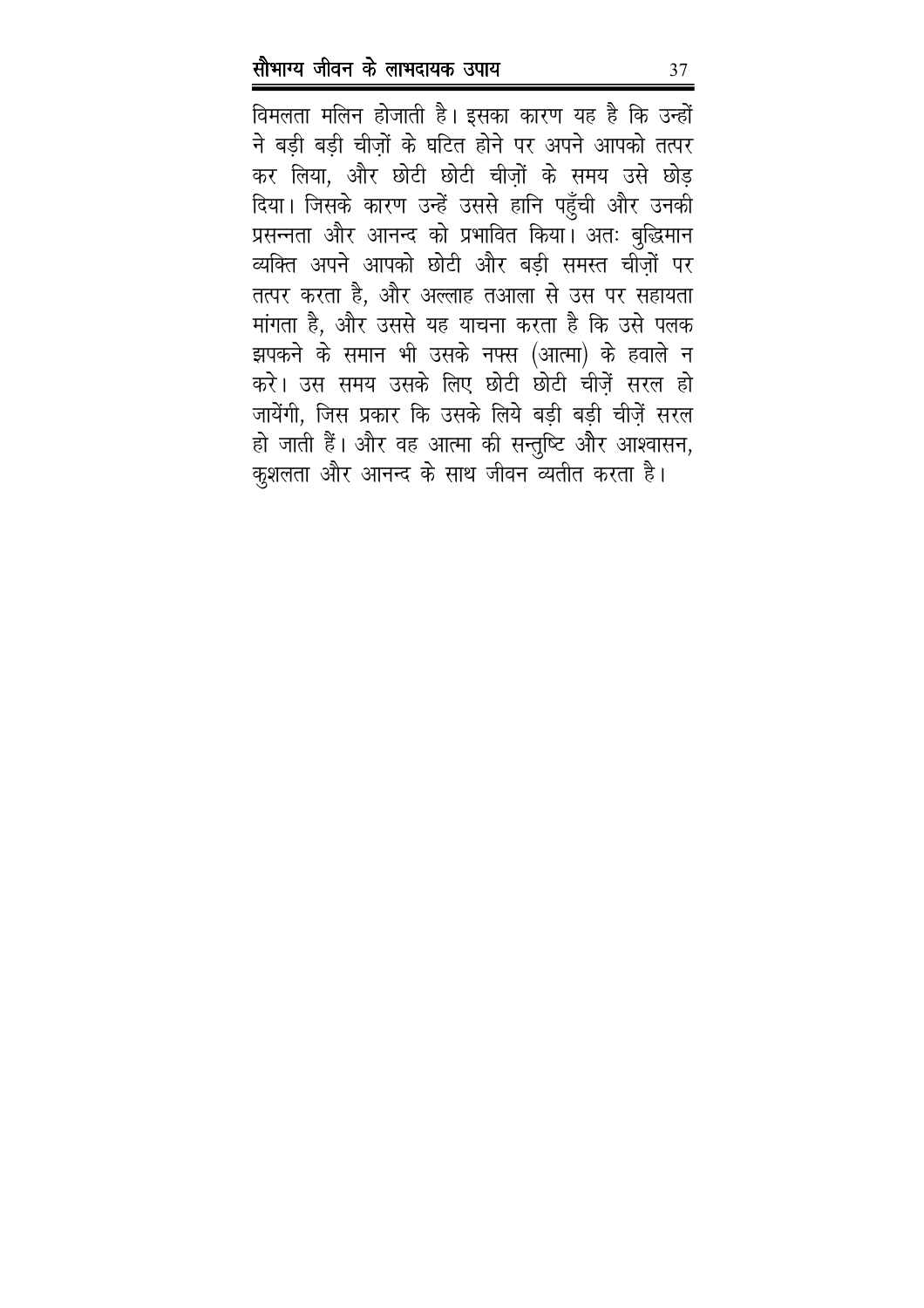**RETHES? THE** 

98- बुद्धिमान यह जानता है कि उसका स्वस्थ जीवन, वैभवशाली और सन्तोष का जीवन है, और यह कि वह लघु जीवन है। इसलिए उसे शोक और मनस्ताप को समर्पित करके (और) लघु करना उचित नहीं है, क्योंकि यह स्वस्थ जीवन के विपरीत है। अतः वह अपने जीवन के साथ कृपणनता (कंजूसी) करता है कि उसका अधिकांश भाग शोक, चिंताओं और मनस्ताप के भेंट न चढ जाए। इसमें सदाचारी और दुराचारी के बीच कोई अन्तर नहीं है, किन्तु एक मोमिन को इस गुण का अधिक र्प्याप्त भाग और लोक तथा प्रलोक में लाभदायक अंश प्राप्त होता है।

9५- तथा उसके लिए यह भी उचित और श्रेष्ठ है कि जब वह किसी अप्रिय (घृणित) चीज़ से पीड़ित हो या उससे भयभीत हो, तो वह परिशेष प्राप्त धार्मिक अथवा सांसारिक नेमतों (उपहारों) के बीच और उसे जो अप्रिय चीज़ पहुँची है उसके बीच तुलना करे। क्योंकि तुलना करते समय यह स्पष्ट हो जायेगा कि वह कितनी अधिक नेमतों में है, और वह जिस घृनास्पद और अप्रिय चीज़ से पीड़ित हुआ है वह शिथिल और हीन हो जायेगी।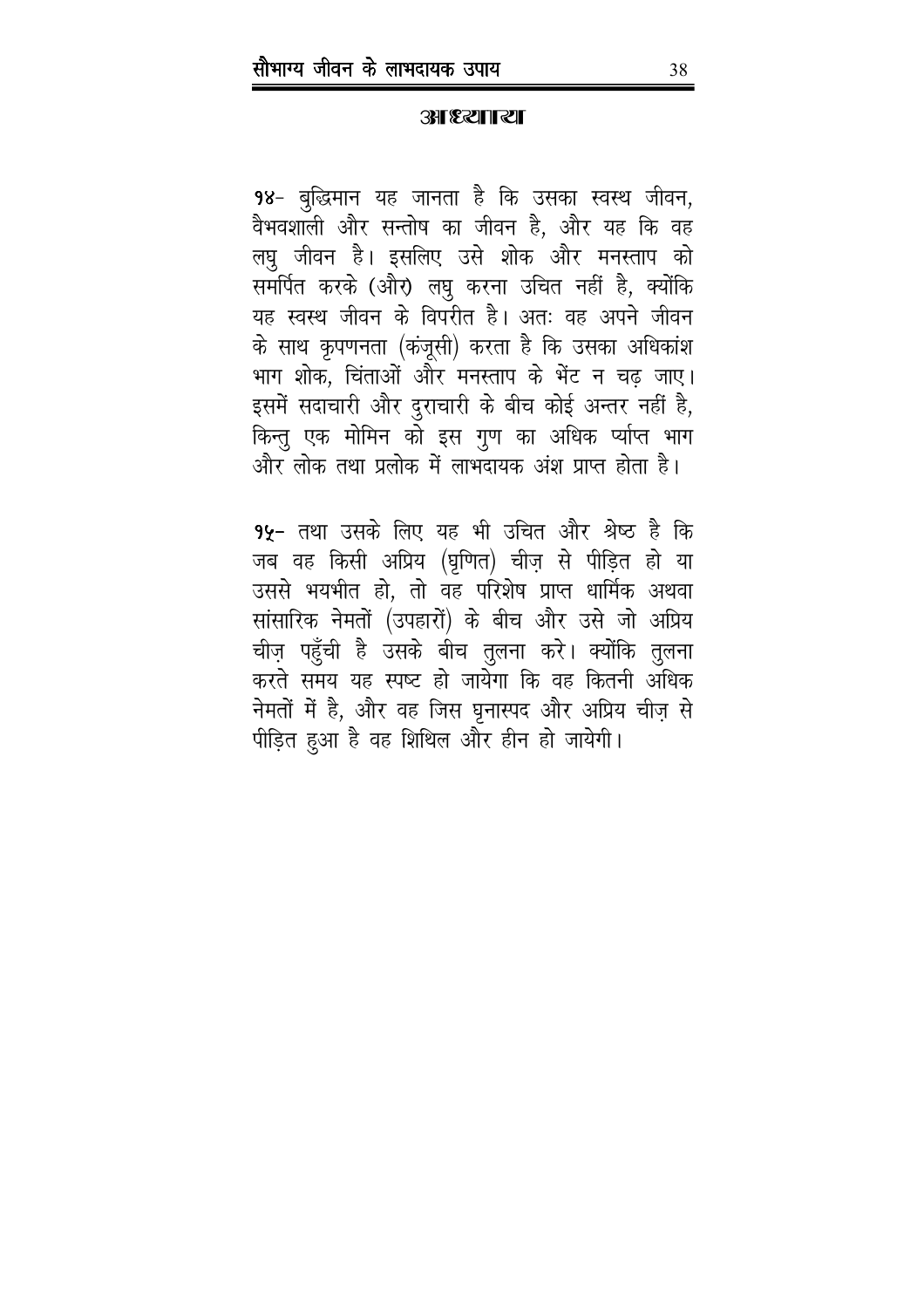इसी प्रकार उसे चाहिए कि जिस हानि से पीड़ित होने का उसे भय है उसके बीच और उस (हानि) से सुरक्षित रहने की अधिक सम्भावनाओं के बीच तुलना करे, और अल्प (दुर्बल) सम्भावना को अधिक और शक्तिशाली सम्भावनाओं पर ग़ालिब (विजयी) न होने दे। ऐसा करने से उसका शोक, चिन्ता और भय समाप्त हो जायेगा। और सबसे महान सम्भावना जिससे पीड़ित होने की उसे सम्भावना है उसका अनुमान लगाए, और यदि वह घटने वाली हो तो उसके घटने के लिए अपने आप को तत्पर कर ले, और उस में से जो अभी तक घटी न हो उसको टालने का प्रयास करे, तथा जो घट चुकी हो उसको हटाने अथवा उसको न्यून (कम) करने का प्रयत्न करे।

9६- लाभदायक बातों में से यह भी है कि आप यह ज्ञात कर लें कि लोगों का आप को कष्ट देना, और विशेषकर बुरी बातों (दुर्वचन तथा कटुभाषा) के द्वारा, आप के लिए हानिकारक नहीं है, अपितु इस से उन्हीं को हानि पहुँचती है, किन्तु यदि आप ने अपने आप को उसके विषय में चिन्ता करने में व्यस्त कर दिया, और उसे अपने जजबात (मनोभाव) पर अधिकार जमाने की अनुमति दे दी, तो उस समय आपके लिए यह उसी प्रकार हानिकारक सिद्ध होगी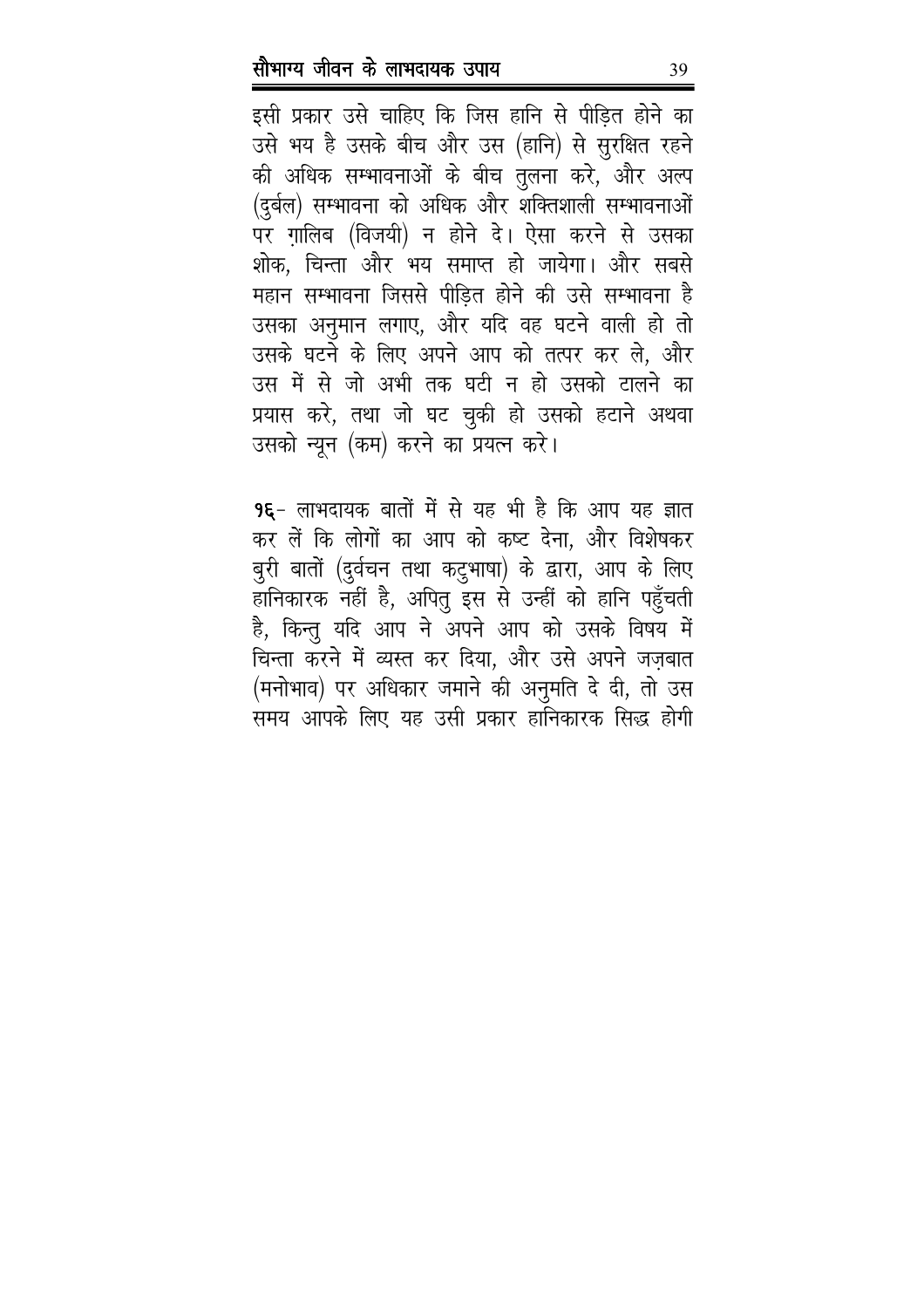जिस प्रकार उन्हें हानि पहुँचाया है, और यदि आप ने उस पर कोई ध्यान नहीं दिया तो आपको इस से कुछ भी हानि नहीं पहुँचे गी।

9७- आप यह बात भी जान लें कि आप का जीवन आपके विचारों के अधीन है, यदि आपके विचार ऐसे हैं जिसका लाभ धर्म अथवा संसार में आप पर लौटता है तो आपका जीवन सौभाग्य और वैभवशाली है, अन्यथा मामला इसके विपरीत है।

9८- शोक और चिन्ता को दूर भगाने के लिए सर्वाधिक लाभदायक चीज़ों में से यह भी है कि आप स्वयं को इस बात पर तत्पर कर लें कि अल्लाह के अतिरिक्त किसी अन्य से शुक्र (कृतज्ञता) की याचना (मांग) न करें, जब आप किसी व्यक्ति पर उपकार करें जिसका आप पर कोई अधिकार है अथवा उसका कोई अधिकार नहीं है तो आप यह ज्ञात कर लें कि आपका यह मामला (व्यवहार) अल्लाह के साथ है, इसलिए उस व्यक्ति की कृतज्ञता की चिन्ता न करें जिस पर आप ने उपकार किया है , जैसाकि अल्लाह तआला ने अपने प्रमुख बन्दों के विषय में फरमाया है: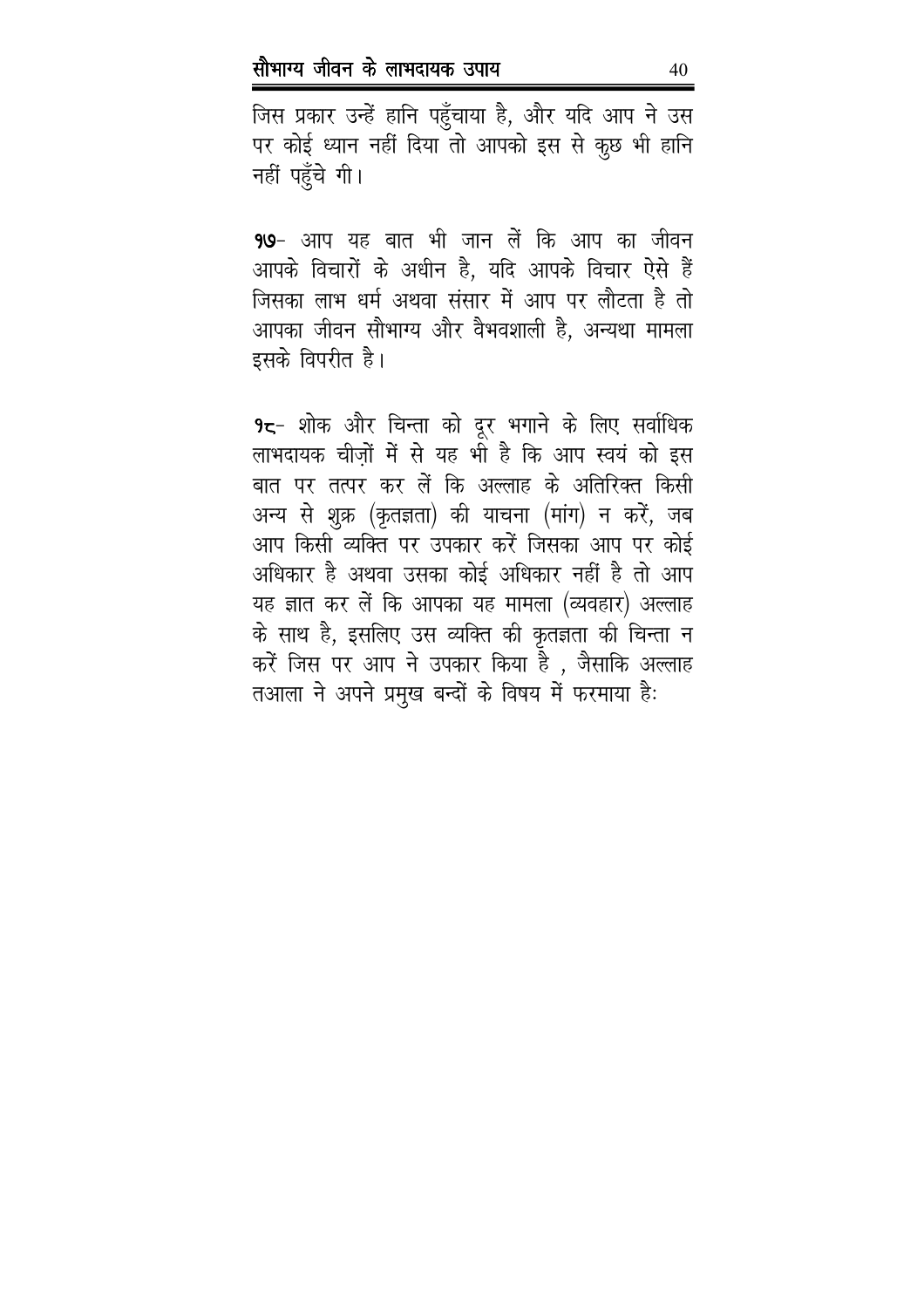﴿إِنَّمَا نُطْعِمُكُمْ لِوَجْهِ اللَّهِ لا نُرِيدُ مِنْكُمْ جَـزَاءً وَلا .<br>شُكُوراً 》[الإنسان: ١٩]

''हम तो तुम्हें केवल अल्लाह की प्रसन्नता प्राप्त करने के लिए खिलाते हैं, न तुम से प्रतिफल चाहते हैं न **कृतज्ञता।"** (सूरतुल-इन्सानः ६)

यह चीज़ परिवार जन तथा संतान (बाल बच्चों) और उन लोगों के साथ व्यवहार करने में जिनसे आप का घनिष्ठ संबंध है, अधिक निश्चित और अनिवार्य हो जाता है। अतः जब भी आप ने स्वयं को इन लोगों से दुष्ट और बुराई को दूर करने पर तत्पर कर लिया तो आप ने स्वयं को विश्राम पहुंचाया और सुखमयी हो गए।

सुख और शान्ति के कारणों में से गुणों को चुन लेना (अथवा गुणों से सम्मानित होना) तथा हार्दिक प्रभुत्व के साथ उस पर कार्य करना, बिना आडम्बर के जो आप को व्याकुल कर दे और आप गुणों को प्राप्त किए बिना अपने डगर पर असफल होकर लौट आयें ; क्योंकि आप टेढ़े मार्ग पर चले हैं। और यह बुद्धि और हिक्मत की बात है। तथा आप अप्रिय और कष्टदायक चीजों में से स्वच्छ (प्रिय) और सुखमयी चीज़ों को चुन लें, इस प्रकार हर्ष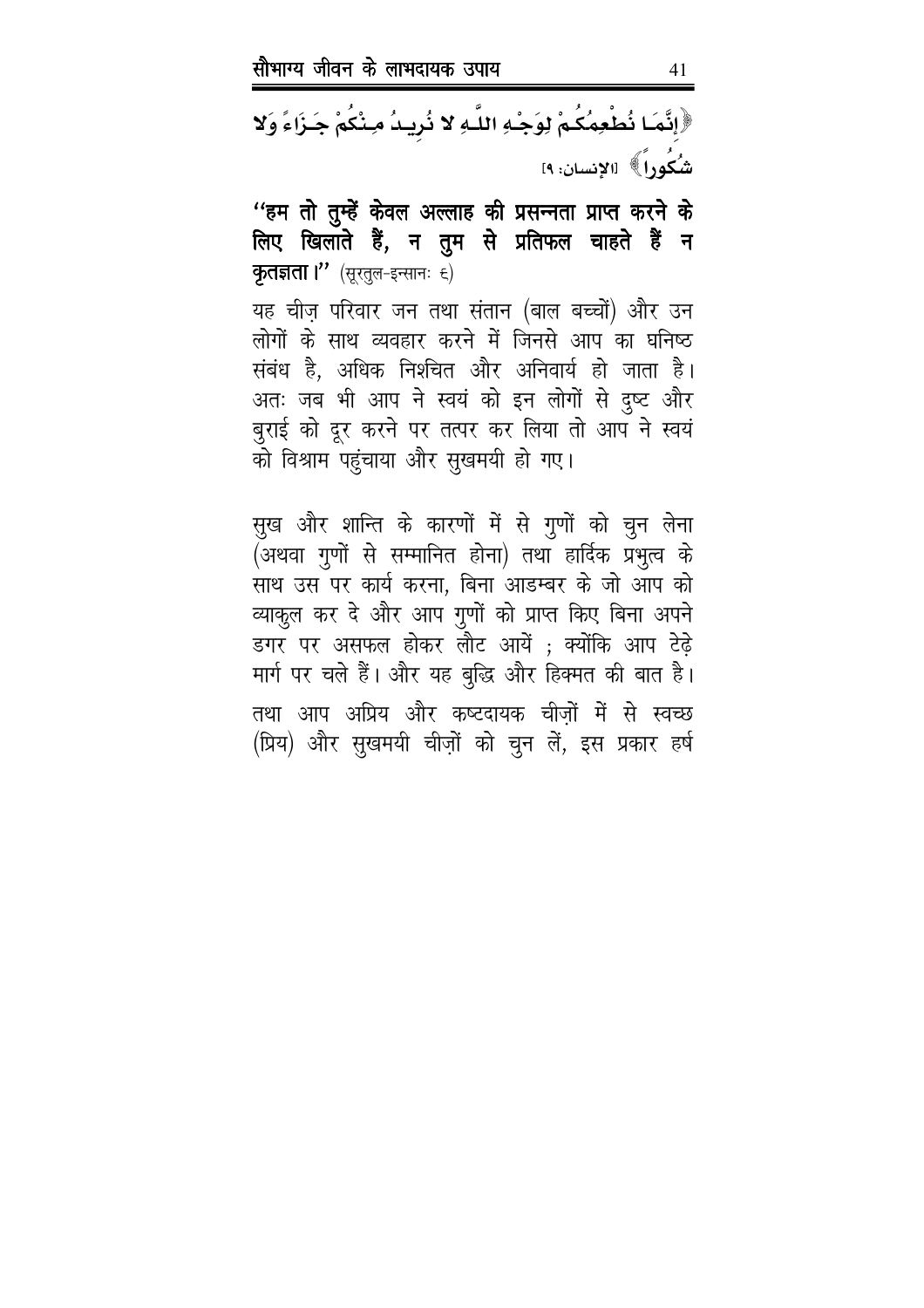और आनन्द में वृद्धि होगी, और अप्रसन्नतायें समाप्त हो जायेंगी।

9€- लाभकारक चीजों को अपना उद्देश्य बनायें और उनकी पूर्ति के लिए कार्य करें, और हानिकारक चीज़ों की ओर ध्यान आकर्षित न करें, ताकि आप शोक और खेद उत्पन्न करने वाले कारणों से निश्चेत रहें, और आप महत्वपूर्ण कार्यों पर सुख और हृदय को एकागर करके सहायता प्राप्त करें।

२०- लाभदायक बातों में से : कार्यों को वर्तमान समय में निबटाना और भविष्य में उस से निश्चिन्त (निवृत) होना है; क्योंकि जब कार्यों को उसी समय निबटाया नहीं जायेगा तो आप पर पिछले शेष कार्य एकत्र हो जायेंगे. तथा उसके साथ आगामी कार्य भी सम्मिलित हो जायेंगे, जिसके कारण उसका भार बढ़ जायेगा, किन्तु जब आप प्रत्येक कार्य को उसके समय पर निबटा देंगे तो भविष्य कार्य पर विचार शक्ति और कार्य शक्ति के साथ ध्यान गमन हो सकेंगे।

२१- तथा आप के लिये उचित है कि लाभकारक कार्यों में से सब से अधिक महत्वपूर्ण कार्य का चयन करें (फिर उस से कम महत्व का), तथा जिस चीज़ की ओर आप के

42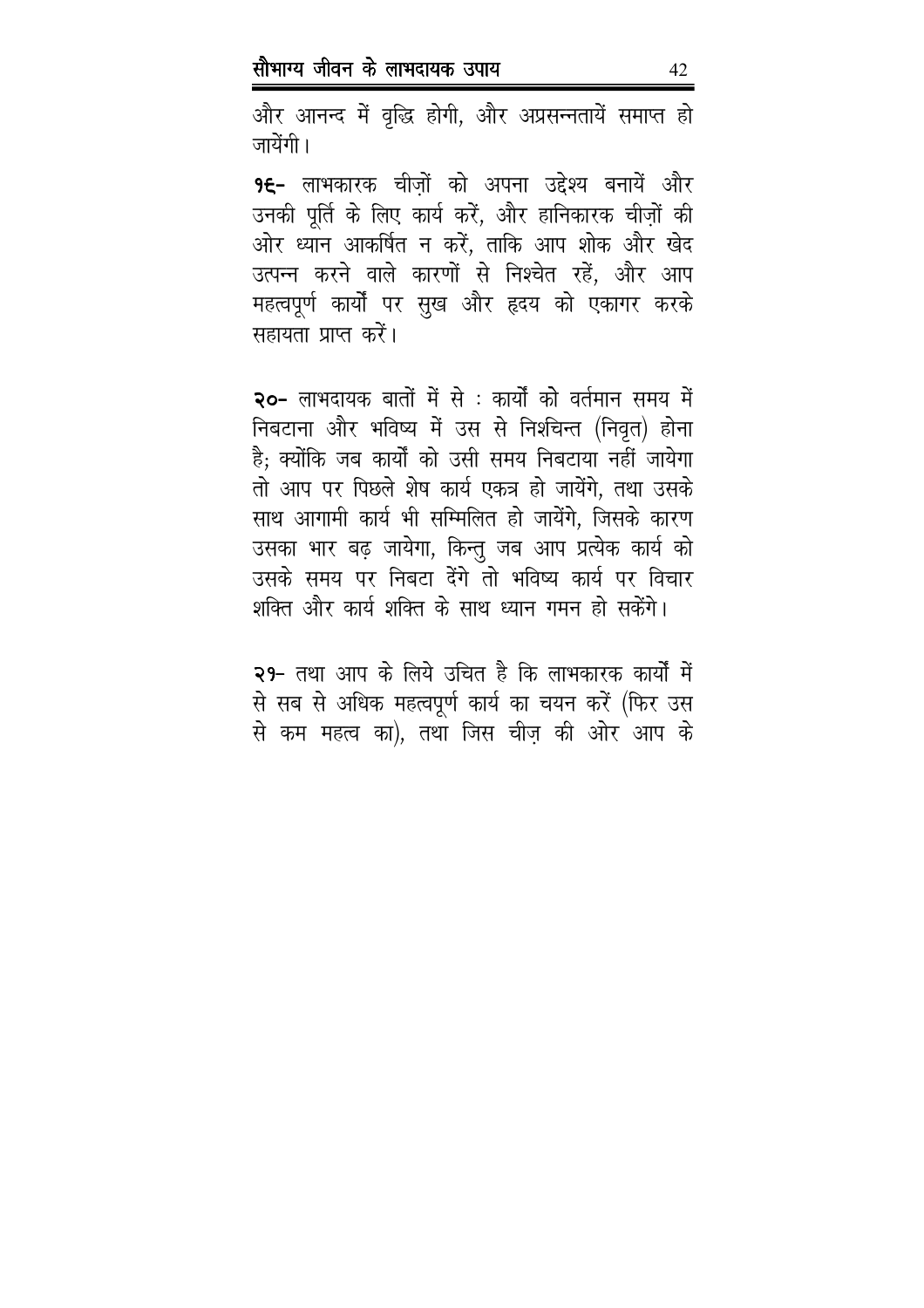हृदय का झुकाव हो और आप उस में अधिक रूचि रखते हों उस में (और उस के विपरीत में) अन्तर करें, क्योंकि उसका विपरीत उदासीनता, मलिनता, ग्लानि और अप्रसन्नता उत्पन्न करता है। और इस बात पर शुद्ध विचार तथा परामर्श द्वारा सहायता प्राप्त करें, क्योंकि परामर्श करने वाले को कभी पश्चात्ताप (पछतावा) नहीं होता, और जिस काम को आप करने की इच्छा रखते हों उसका बारीकी (सूक्ष्मता) के साथ गहन अध्ययन करें, फिर यदि मसलहत (हित, भलाई) निश्चित हो जाये और आप उस का संकल्प कर लें तो अल्लाह तआला पर सम्पूर्ण भरोसा रखें ; निःसन्देह अल्लाह तआला भरोसा रखने वालों को प्रिय रखता है।

والحمد لله رب العالمين، وصلي الله على سيدنا محمد وعلي آله وصحبه وسلم.

### (अताउर्रहमान ज़ियाउल्लाह)\*

atazia75@hotmail.com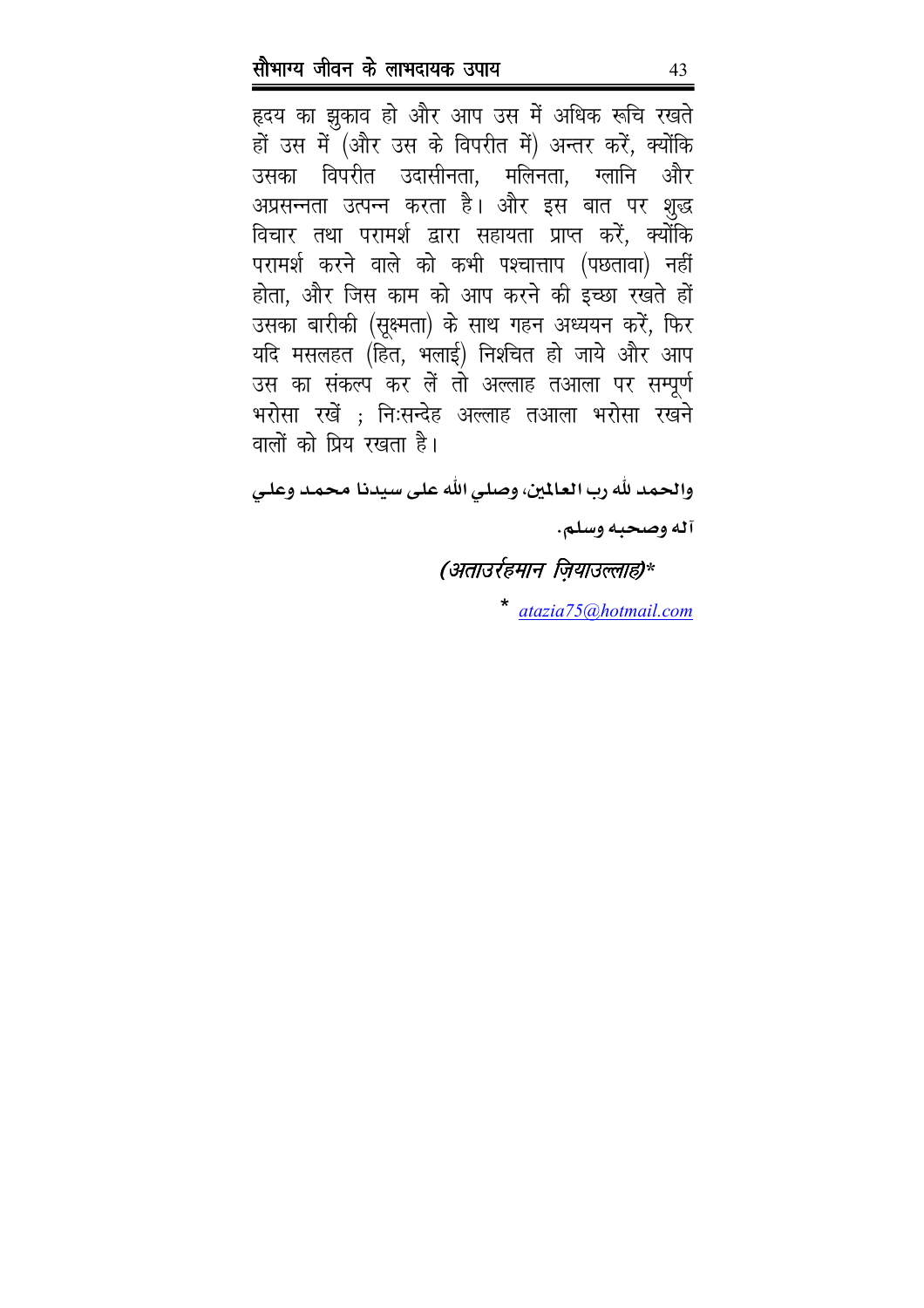### विषय शूली

| विषय                                                                                  | पूष्ठ |
|---------------------------------------------------------------------------------------|-------|
| लेखक का प्राक्कथन                                                                     | ३     |
| शुभ जीवन के लाभदायक साधन (उपाय)                                                       | દ્    |
| १-ईमान और पुण्य कार्य (अमल सालेह)                                                     | ξ.    |
| २-मनुष्य के साथ कथन, कर्म और अनेक प्रकार<br>की भलाईयों के द्वारा उपकार करना           | 94    |
| ३-किसी लाभदायक कार्य या लाभदायक ज्ञान में                                             | 919   |
| ४-केवल वर्तमान दिन के काम पर ध्यान देना<br>और भविष्य काल की चिन्ता न करना             | 9£    |
| ५-अधिक से अधिक अल्लाह तआला का ज़िक्र<br>(स्मरण) करना                                  | २२    |
| ६-अल्लाह तआला की ज़ाहिरी (प्रत्यक्ष) और<br>बाति़नी (प्रोक्ष) नेमतों का वर्णन और चर्चा |       |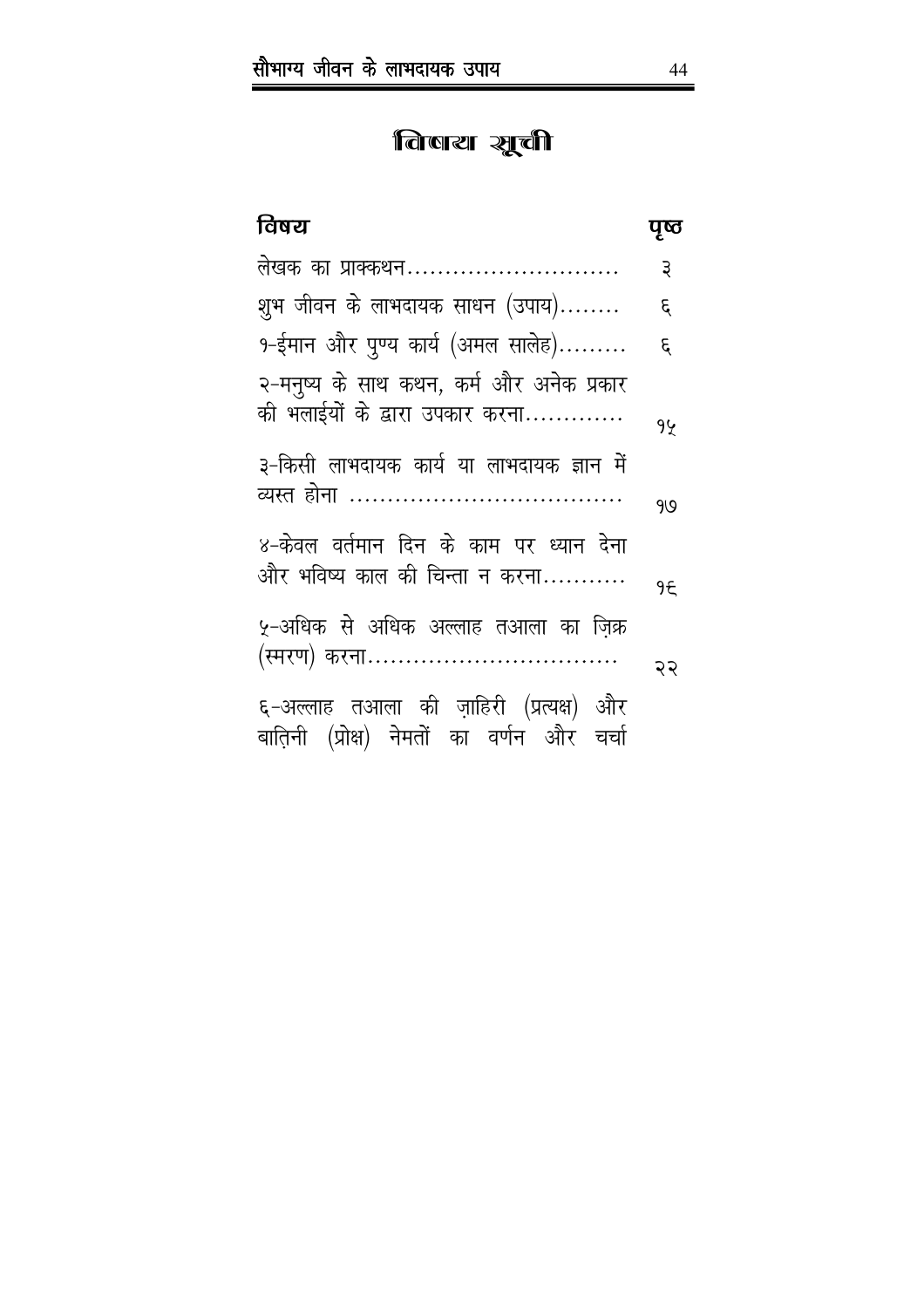|                                                                                    | २२ |
|------------------------------------------------------------------------------------|----|
| ७-सांसारिक चीजों में अपने से नीचे आदमी को                                          |    |
|                                                                                    | २४ |
| ८−बीती हुई घृनास्पद चीज़ों को भुलाकर, शोक<br>और खेद को उत्पन्न करने वाले कारणों के |    |
| निवारण के लिए प्रयास करना                                                          | २६ |
| €-धर्म और लोक व प्रलोक के भलाई की प्रार्थना                                        |    |
|                                                                                    | २७ |
| १० सब से दुष्ट सम्भावना का अनुमान लगाकर                                            |    |
| विपत्तियों को हल्का करना                                                           | ३० |
| ११-हृदय की शक्ति और उसका भ्रमों और                                                 |    |
| कल्पनाओं से व्याकुल और प्रभावित न होना                                             | ३२ |
| १२ अल्लाह तआला पर भरोसा और एतमाद                                                   |    |
|                                                                                    | ३२ |
| १३-बुराई का बदला भलाई से देना                                                      | ३५ |
| १४-अप्रिय और घृनास्पद चीज़ों की तुलना नेमतों                                       |    |
| से करना                                                                            | ३८ |